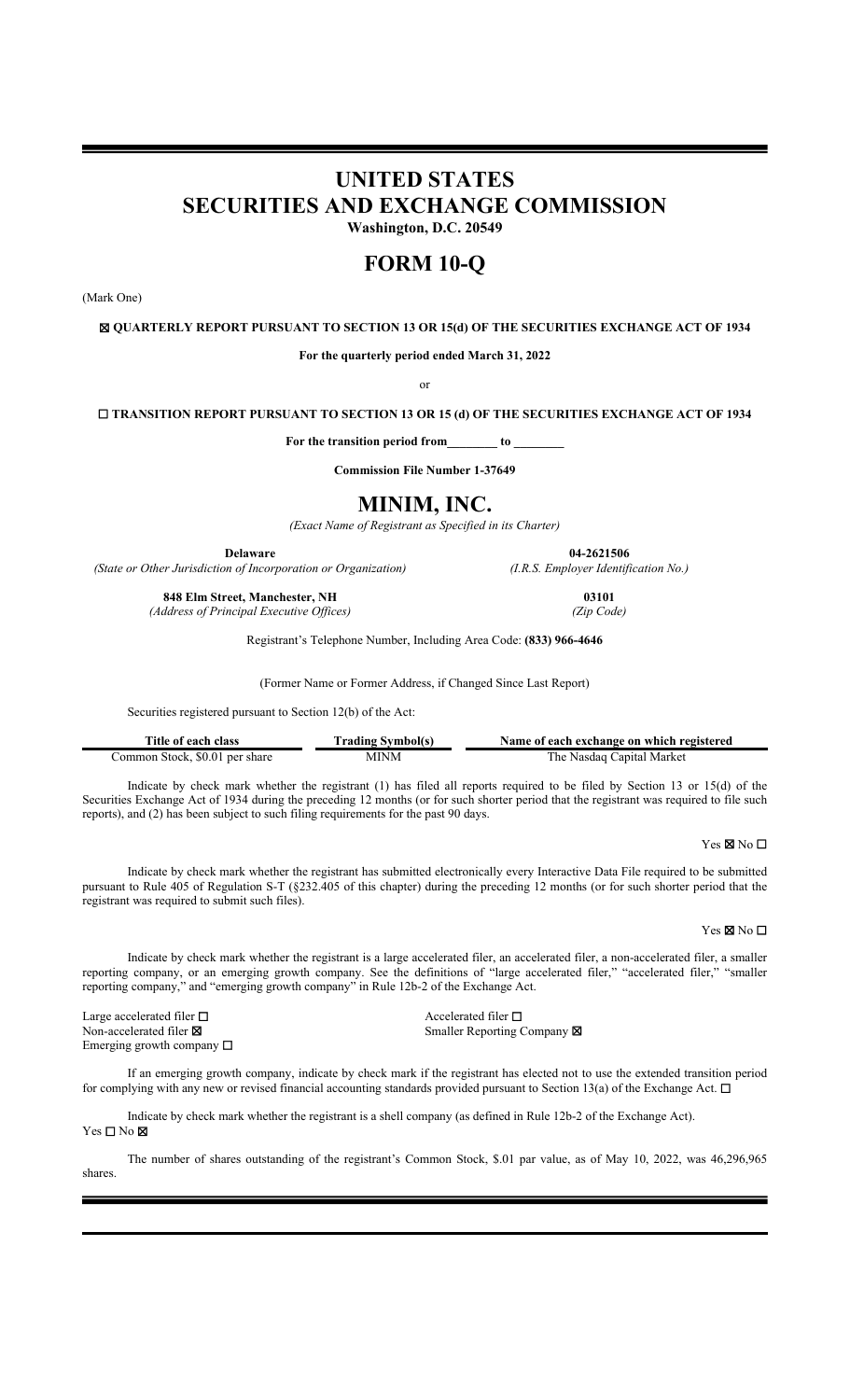### **MINIM, INC. AND SUBSIDIARIES INDEX**

|                   |                                                                            | Page           |
|-------------------|----------------------------------------------------------------------------|----------------|
|                   | Part I - Financial Information                                             |                |
| ITEM 1.           | FINANCIAL STATEMENTS                                                       | 3              |
|                   | <b>Consolidated Balance Sheets (Unaudited)</b>                             | 3              |
|                   | <b>Consolidated Statements of Operations (Unaudited)</b>                   | $\overline{4}$ |
|                   | Consolidated Statements of Stockholders' Equity (Unaudited)                | 5              |
|                   | Consolidated Statements of Cash Flows (Unaudited)                          | 6              |
|                   | Notes to Consolidated Financial Statements (Unaudited)                     | $\overline{7}$ |
| ITEM 2.           | MANAGEMENT'S DISCUSSION AND ANALYSIS OF FINANCIAL CONDITION AND RESULTS OF |                |
|                   | <b>OPERATIONS</b>                                                          | 15             |
| ITEM 3.           | QUANTITATIVE AND QUALITATIVE DISCLOSURES ABOUT MARKET RISK                 | 22             |
| ITEM 4.           | <b>CONTROLS AND PROCEDURES</b>                                             | 22.            |
|                   | Part II - Other Information                                                |                |
| ITEM 1.           | <b>LEGAL PROCEEDINGS</b>                                                   | 23             |
| ITEM 1A.          | <b>RISK FACTORS</b>                                                        | 23             |
| ITEM 2.           | UNREGISTERED SALES OF EQUITY SECURITIES AND USE OF PROCEEDS                | 23             |
| ITEM 3.           | DEFAULTS UPON SENIOR SECURITIES                                            | 23             |
| ITEM 4.           | MINE SAFETY DISCLOSURES                                                    | 23             |
| ITEM 5.           | <b>OTHER INFORMATION</b>                                                   | 23             |
| ITEM 6.           | <b>EXHIBITS</b>                                                            | 24             |
| <b>SIGNATURES</b> |                                                                            | 25             |
|                   | $\overline{2}$                                                             |                |
|                   |                                                                            |                |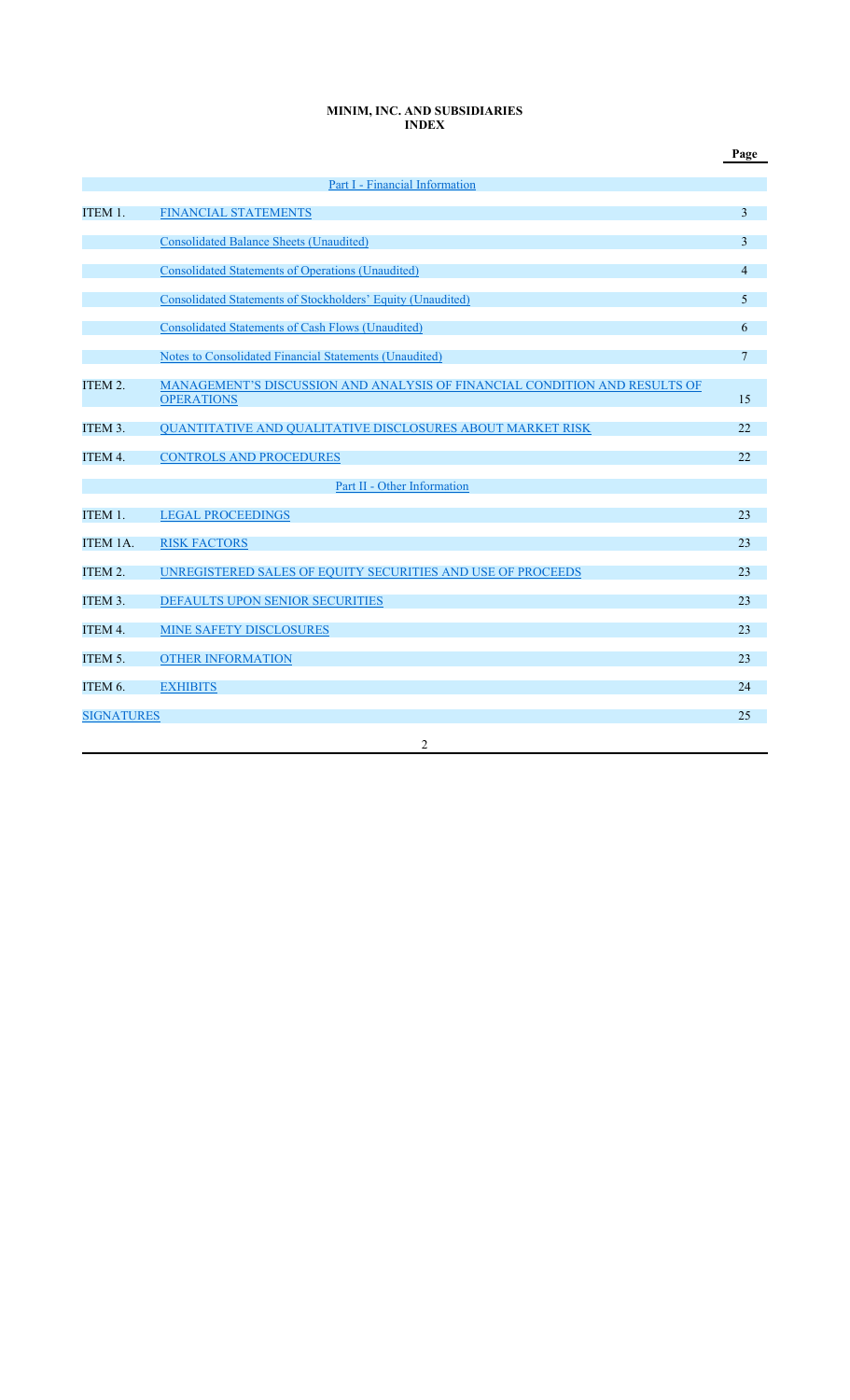## **PART I - FINANCIAL INFORMATION**

## **ITEM 1. FINANCIAL STATEMENTS**

#### **MINIM, INC. AND SUBSIDIARIES Consolidated Balance Sheets**

|                                                                                    | March 31,<br>2022<br>(Unaudited) |                | December 31,<br>2021 |                |
|------------------------------------------------------------------------------------|----------------------------------|----------------|----------------------|----------------|
| <b>ASSETS</b>                                                                      |                                  |                |                      |                |
| Current assets                                                                     |                                  |                |                      |                |
| Cash and cash equivalents                                                          | \$                               | 10,048,871     | \$                   | 12,570,445     |
| Restricted cash                                                                    |                                  | 500,000        |                      | 500,000        |
| Accounts receivable, net of allowance of doubtful accounts of \$246,534 and        |                                  |                |                      |                |
| \$236,819 as of March 31, 2022 and December 31, 2021, respectively                 |                                  | 5,202,262      |                      | 4,880,663      |
| Inventories, net                                                                   |                                  | 29,957,158     |                      | 32,503,214     |
| Prepaid expenses and other current assets                                          |                                  | 641,374        |                      | 587,885        |
| Total current assets                                                               |                                  | 46,349,665     |                      | 51,042,207     |
| Equipment, net                                                                     |                                  | 805,679        |                      | 762,818        |
| Operating lease right-of-use assets, net                                           |                                  | 195,821        |                      | 241,626        |
| Goodwill                                                                           |                                  | 58,872         |                      | 58,872         |
| Intangible assets, net                                                             |                                  | 232,312        |                      | 262,698        |
| Other assets                                                                       |                                  | 645,557        |                      | 544,738        |
| Total assets                                                                       | \$                               | 48,287,906     | \$                   | 52,912,959     |
|                                                                                    |                                  |                |                      |                |
| <b>LIABILITIES AND STOCKHOLDERS' EQUITY</b>                                        |                                  |                |                      |                |
| Current liabilities                                                                |                                  |                |                      |                |
| Bank credit line                                                                   | \$                               | 7,071,901      | \$                   | 5,065,074      |
| Accounts payable                                                                   |                                  | 8,208,513      |                      | 12,458,246     |
| Current maturities of government loan                                              |                                  | 7,731          |                      | 34,237         |
| Current maturities of operating lease liabilities                                  |                                  | 123,891        |                      | 143,486        |
| Accrued expenses                                                                   |                                  | 4,749,664      |                      | 5,279,917      |
| Deferred revenue, current                                                          |                                  | 404,453        |                      | 291,296        |
| Total current liabilities                                                          |                                  | 20,566,153     |                      | 23,272,256     |
| Operating lease liabilities, less current maturities                               |                                  | 72,198         |                      |                |
|                                                                                    |                                  |                |                      | 98,811         |
| Deferred revenue, noncurrent                                                       |                                  | 427,571        |                      | 443,452        |
| <b>Total liabilities</b>                                                           |                                  | 21,065,922     |                      | 23,814,519     |
| Commitments and Contingencies (Note 6)                                             |                                  |                |                      |                |
| Stockholders' equity                                                               |                                  |                |                      |                |
| Preferred Stock, authorized: 2,000,000 shares at \$0.01 par value; 0 shares issued |                                  |                |                      |                |
| and outstanding                                                                    |                                  |                |                      |                |
| Common Stock, authorized: 60,000,000 shares at \$0.01 par value; issued and        |                                  |                |                      |                |
| outstanding: 46,065,817 shares at March 31, 2022 and 45,885,043 shares at          |                                  |                |                      |                |
| December 31, 2021 respectively                                                     |                                  | 460,657        |                      | 458,850        |
| Additional paid-in capital                                                         |                                  | 89,973,510     |                      | 89, 313, 273   |
| Accumulated deficit                                                                |                                  | (63, 212, 183) |                      | (60, 673, 683) |
| Total stockholders' equity                                                         |                                  | 27,221,984     |                      | 29,098,440     |
| Total liabilities and stockholders' equity                                         | \$                               | 48,287,906     | \$                   | 52,912,959     |

See accompanying notes to consolidated financial statements.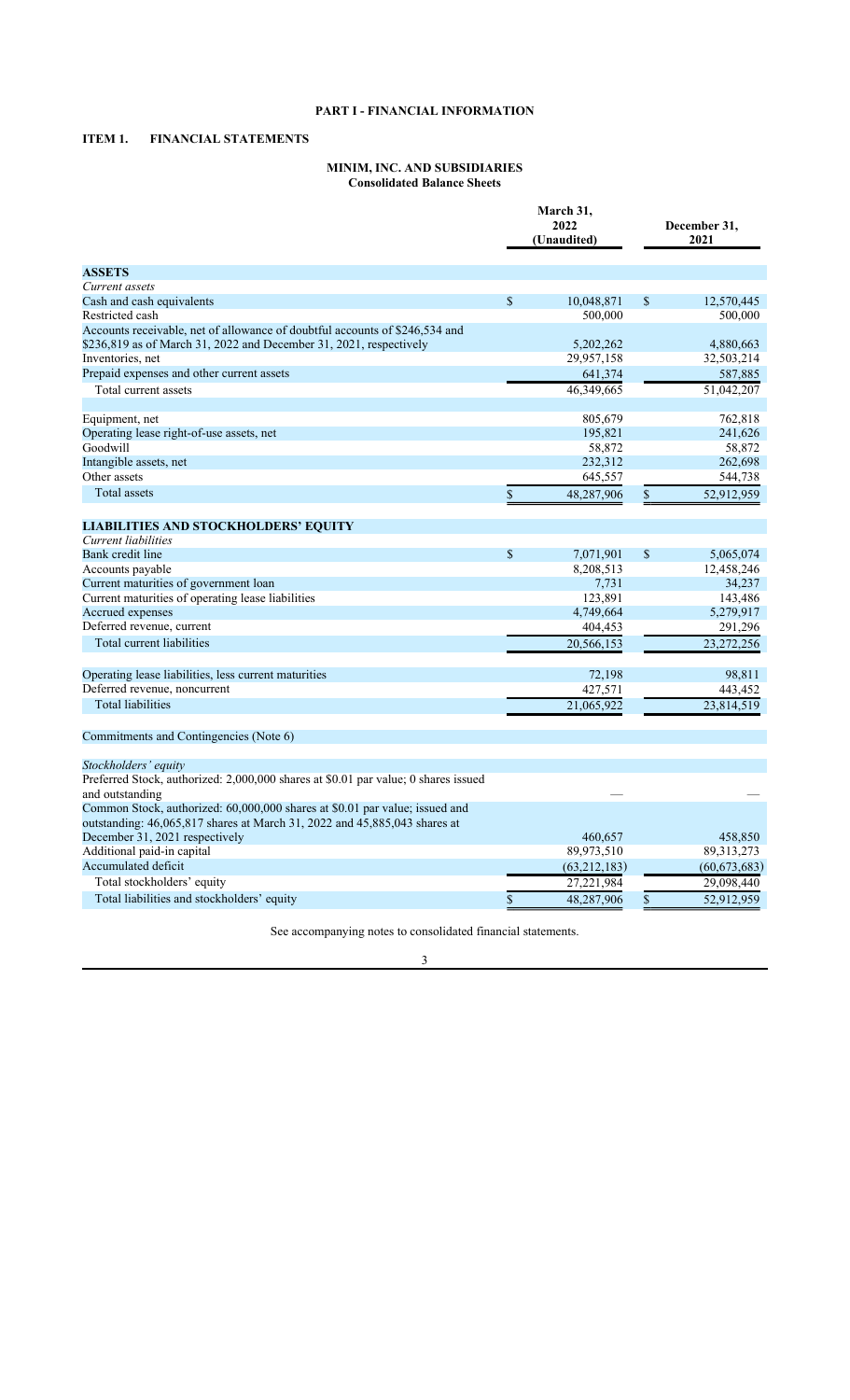### **MINIM, INC. AND SUBSIDIARIES Consolidated Statements of Operations (Unaudited)**

|                                                                            | <b>Three Months Ended</b><br>March 31, |             |            |  |
|----------------------------------------------------------------------------|----------------------------------------|-------------|------------|--|
|                                                                            | 2022                                   |             | 2021       |  |
| Net sales                                                                  | 13,299,255                             | $\mathbf S$ | 15,017,574 |  |
| Cost of goods sold                                                         | 9,108,018                              |             | 9,913,784  |  |
| Gross profit                                                               | 4,191,237                              |             | 5,103,790  |  |
| Operating expenses:                                                        |                                        |             |            |  |
| Selling and marketing                                                      | 3,652,026                              |             | 3,173,950  |  |
| General and administrative                                                 | 1,451,032                              |             | 1,077,368  |  |
| Research and development                                                   | 1,542,582                              |             | 1,388,170  |  |
| Total operating expenses                                                   | 6,645,640                              |             | 5,639,488  |  |
| Operating loss                                                             | (2, 454, 403)                          |             | (535, 698) |  |
|                                                                            |                                        |             |            |  |
| Other income (expense):                                                    |                                        |             |            |  |
| Interest expense, net                                                      | (78,097)                               |             | (28, 322)  |  |
| Gain on forgiveness of debt (Note 5)                                       |                                        |             | 20,000     |  |
| Total other income (expense)                                               | (78,097)                               |             | (8,322)    |  |
| Loss before income taxes                                                   | (2,532,500)                            |             | (544, 020) |  |
| Income tax provision                                                       | 6,000                                  |             | 1,500      |  |
| Net loss                                                                   | (2,538,500)                            | \$          | (545, 520) |  |
| Basic and diluted net loss per share                                       | \$<br>(0.06)                           | \$          | (0.02)     |  |
|                                                                            |                                        |             |            |  |
| Weighted average common and common equivalent shares:<br>Basic and diluted |                                        |             |            |  |
|                                                                            | 46,003,232                             |             | 35,254,243 |  |

See accompanying notes to consolidated financial statements.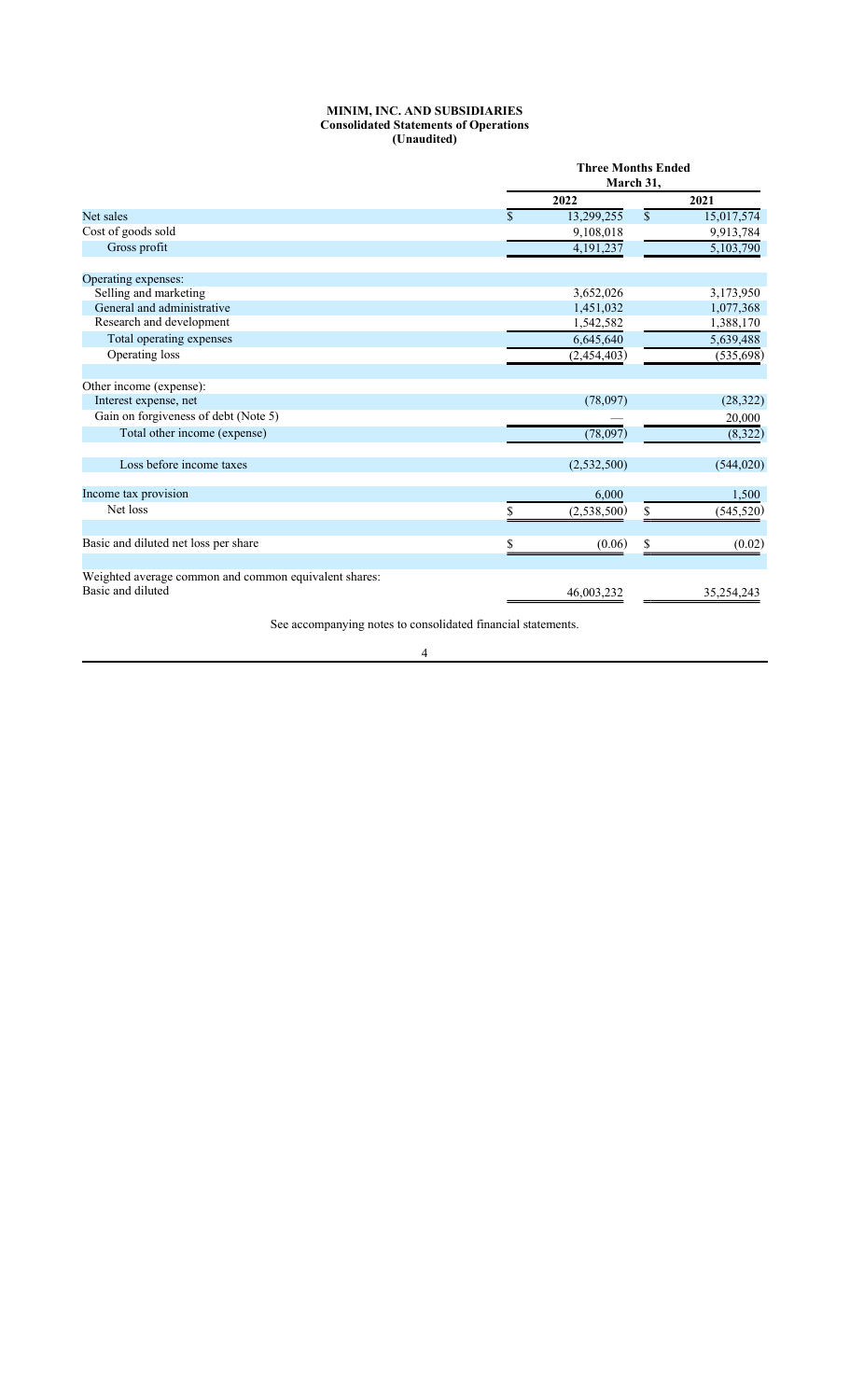#### **MINIM, INC. AND SUBSIDIARIES Consolidated Statements of Stockholders' Equity (Unaudited)**

## **For the three months ended March 31, 2022**

|                              | <b>Common Stock</b> |         | <b>Additional</b><br>Paid In | Accumulated     |              |
|------------------------------|---------------------|---------|------------------------------|-----------------|--------------|
|                              | <b>Shares</b>       | Amount  | Capital                      | <b>Deficit</b>  | Total        |
| Balance at December 31, 2021 | 45,885,043          | 458,850 | \$89,313,273                 | \$ (60,673,683) | \$29,098,440 |
| Net loss                     |                     |         |                              | (2,538,500)     | (2,538,500)  |
| Stock option exercises       | 180,774             | 1.807   | 97,362                       |                 | 99,169       |
| Stock-based compensation     |                     |         | 562,875                      |                 | 562,875      |
| Balance at March 31, 2022    | 46,065,817          | 460,657 | \$89,973,510                 | \$ (63,212,183) | \$27,221,984 |

## **For the three months ended March 31, 2021**

|                              | <b>Common Stock</b> |   |         | <b>Additional</b><br>Paid In | Accumulated     |    |              |
|------------------------------|---------------------|---|---------|------------------------------|-----------------|----|--------------|
|                              | <b>Shares</b>       |   | Amount  | Capital                      | <b>Deficit</b>  |    | <b>Total</b> |
| Balance at December 31, 2020 | 35,074,922          | S | 350,749 | \$64,526,664                 | \$ (57,086,943) | S. | 7,790,470    |
| Net loss                     |                     |   |         |                              | (545, 520)      |    | (545, 520)   |
| Stock option exercises       | 287,932             |   | 2,879   | 376,268                      |                 |    | 379,147      |
| Stock-based compensation     |                     |   |         | 404,718                      |                 |    | 404,718      |
| Balance at March 31, 2021    | 35, 362, 854        |   | 353,628 | \$65,307,650                 | \$ (57,632,463) |    | 8,028,815    |

See accompanying notes to consolidated financial statements.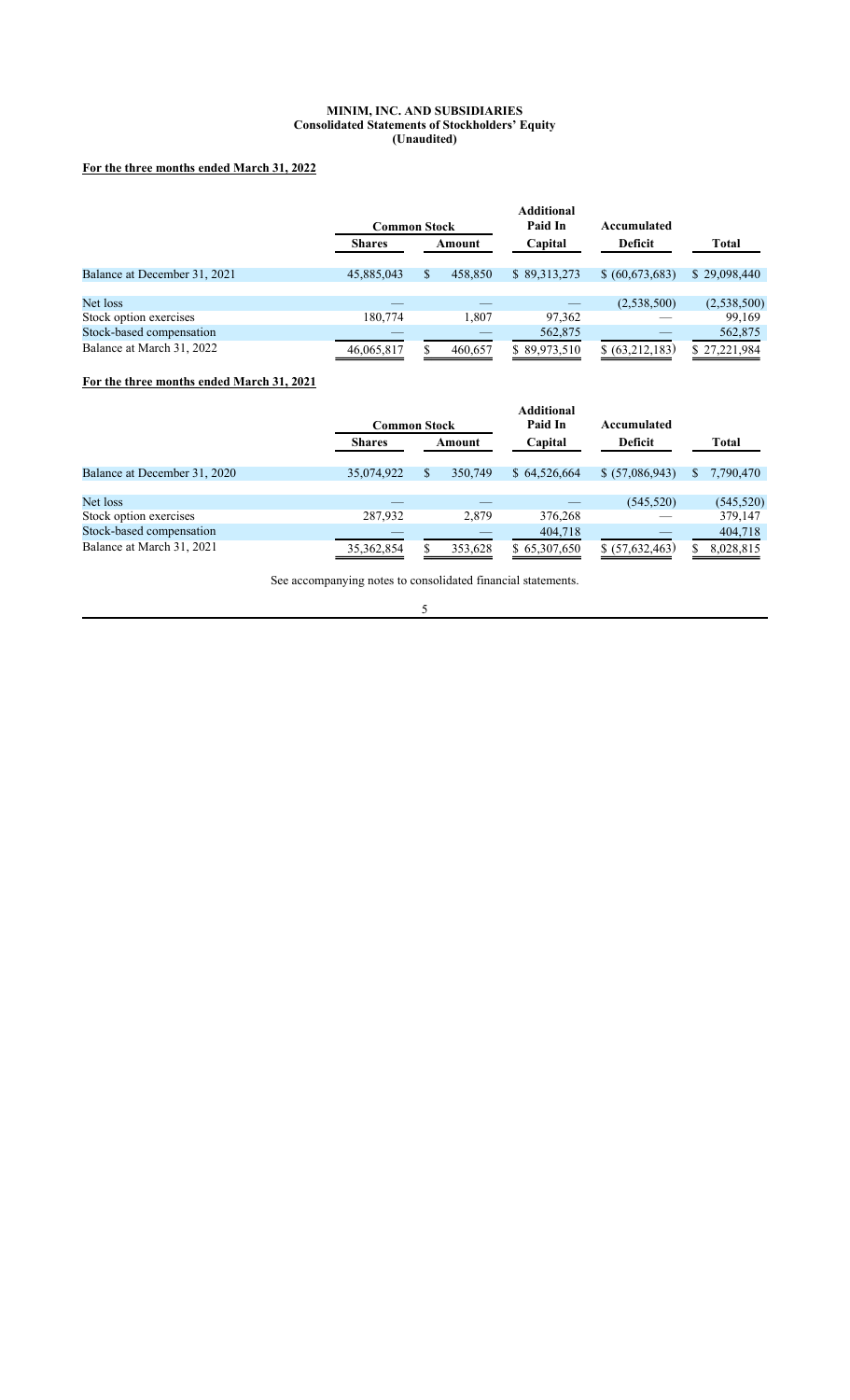#### **MINIM, INC. AND SUBSIDIARIES Consolidated Statements of Cash Flows (Unaudited)**

|                                                                           | Three Months Ended March 31, |             |                 |                          |
|---------------------------------------------------------------------------|------------------------------|-------------|-----------------|--------------------------|
|                                                                           |                              | 2022        |                 | 2021                     |
| Cash flows used in operating activities:                                  |                              |             |                 |                          |
| Net loss                                                                  | \$                           | (2,538,500) | \$              | (545, 520)               |
| Adjustments to reconcile net loss to net cash                             |                              |             |                 |                          |
| used in operating activities:                                             |                              |             |                 |                          |
| Depreciation and amortization                                             |                              | 130,727     |                 | 167,293                  |
| Amortization of right-of-use assets                                       |                              | 45,805      |                 | 18,916                   |
| Amortization of debt issuance costs                                       |                              | 17,605      |                 | 2,418                    |
| Amortization of sales contract costs                                      |                              | 9,605       |                 | 5,566                    |
| Stock based compensation                                                  |                              | 562,875     |                 | 404,718                  |
| Provision for accounts receivable allowances                              |                              | 9.714       |                 |                          |
| Provision for inventory reserves                                          |                              | 40,266      |                 |                          |
| Non-cash loan forgiveness                                                 |                              |             |                 | (20,000)                 |
| Changes in operating assets and liabilities:                              |                              |             |                 |                          |
| Accounts receivable                                                       |                              | (331,313)   |                 | 557,314                  |
| Inventories                                                               |                              | 2,505,790   |                 | (1,479,232)              |
| Prepaid expenses and other current assets                                 |                              | (53, 489)   |                 | (3,624)                  |
| Other assets                                                              |                              | 17,778      |                 | (110, 447)               |
| Accounts payable                                                          |                              | (4,179,887) |                 | (1,365,295)              |
| Accrued expenses                                                          |                              | (600, 100)  |                 | (2,811,777)              |
| Deferred revenue                                                          |                              | 97,276      |                 | 228,436                  |
| Operating lease liabilities                                               |                              | (46,208)    |                 | (18, 513)                |
| Net cash used in operating activities                                     |                              | (4,312,056) |                 | $\overline{(4,969,747)}$ |
|                                                                           |                              |             |                 |                          |
| Cash flows from investing activities:                                     |                              |             |                 |                          |
| Purchases of equipment                                                    |                              | (115, 103)  |                 | (257, 563)               |
| Certification costs capitalized                                           |                              | (156,300)   |                 |                          |
| Net cash used in investing activities                                     |                              | (271, 403)  |                 | (257, 563)               |
|                                                                           |                              |             |                 |                          |
| <b>Cash flows from financing activities:</b>                              |                              |             |                 |                          |
| Net proceeds from the SVB bank credit line                                |                              | 1,989,222   |                 | 7,009,270                |
| Repayment of the Rosenthal bank credit line                               |                              |             |                 | (2,442,246)              |
| Costs associated with bank credit line                                    |                              |             |                 | (92, 905)                |
| Repayment of government loan                                              |                              | (26, 506)   |                 |                          |
| Proceeds from stock option exercises                                      |                              | 99,169      |                 | 379,147                  |
| Net cash provided by financing activities                                 |                              | 2,061,885   |                 | 4,853,266                |
| Net decrease in cash and cash equivalents                                 |                              | (2,521,574) |                 | (374, 044)               |
| Cash, cash equivalents, and restricted cash - Beginning                   |                              | 13,070,445  |                 | 1,571,757                |
|                                                                           |                              |             |                 |                          |
| Cash, cash equivalents, and restricted cash - Ending                      | \$                           | 10,548,871  | \$              | 1,197,713                |
| Supplemental disclosures of cash flow information:                        |                              |             |                 |                          |
|                                                                           |                              |             |                 |                          |
| Cash paid during the period for:                                          |                              |             |                 |                          |
| Interest                                                                  | \$                           | 78,331      | \$              | 25,945                   |
| Income taxes                                                              | \$                           | 6,000       | $\overline{\$}$ | 1,500                    |
| Cash is reported on the consolidated statements of cash flows as follows: |                              |             |                 |                          |
|                                                                           |                              |             |                 |                          |
| Cash and cash equivalents                                                 | \$                           | 10,048,871  | \$              | 397,713                  |
| Restricted cash                                                           |                              | 500,000     |                 | 800,000                  |
| Total cash, cash equivalents and restricted cash                          | S                            | 10,548,871  | \$              | 1,197,713                |
|                                                                           |                              |             |                 |                          |

See accompanying notes to consolidated financial statements.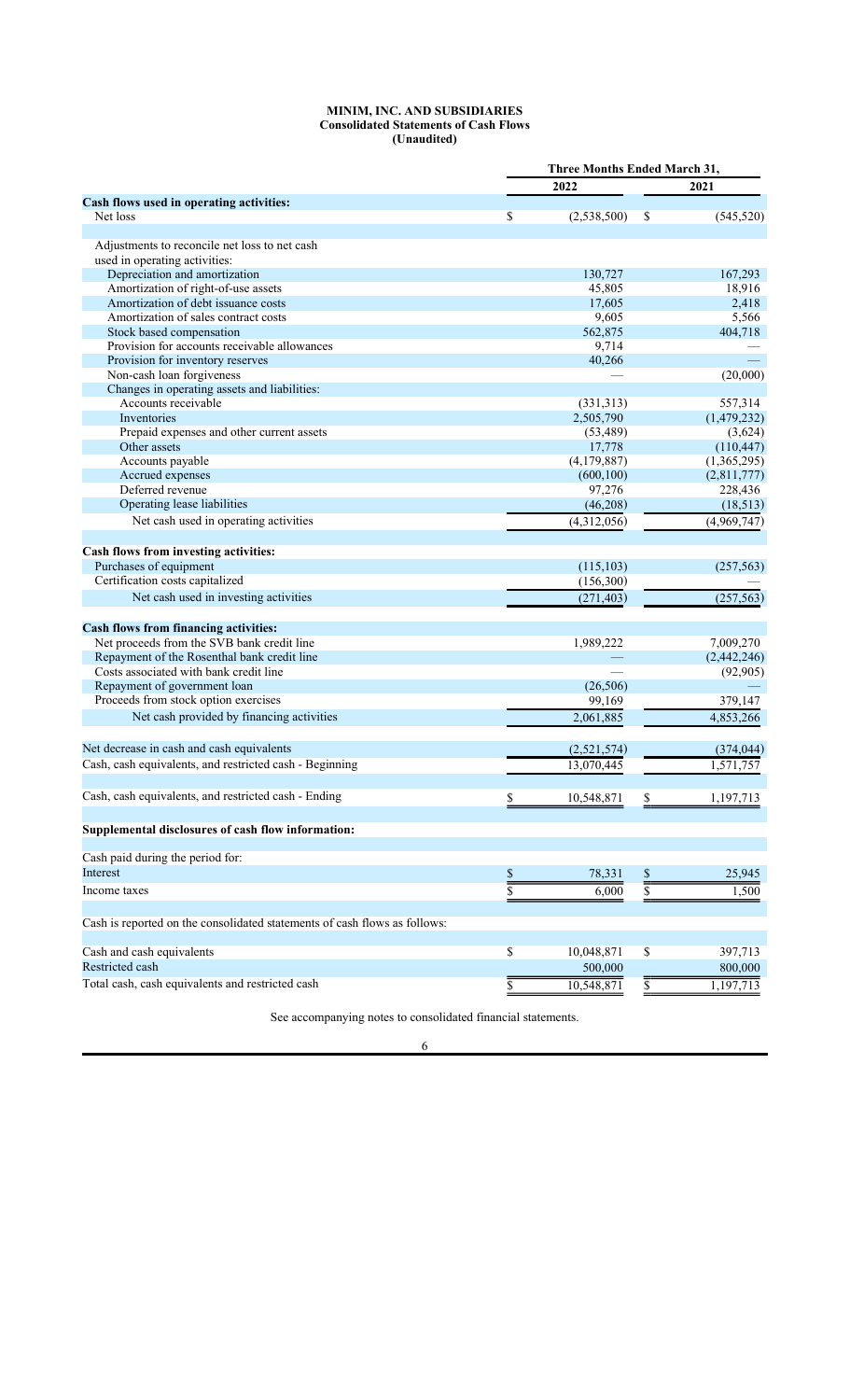#### **MINIM, INC. AND SUBSIDIARIES Notes to Consolidated Financial Statements (Unaudited)**

## **(1) NATURE OF OPERATIONS AND BASIS OF PRESENTATION**

Minim, Inc. and its wholly owned subsidiaries, Cadence Connectivity, Inc., MTRLC LLC, and Minim Asia Private Limited, are herein collectively referred to as "Minim" or the "Company". The Company delivers intelligent networking products that reliably and securely connect homes and offices around the world. We are the exclusive global license holder to the Motorola brand for home networking hardware. The Company designs and manufactures products including cable modems, cable modem/routers, mobile broadband modems, wireless routers, Multimedia over Coax ("MoCA") adapters and mesh home networking devices. Our AI-driven cloud software platform and applications make network management and security simple for home and business users, as well as the service providers that assist them— leading to higher customer satisfaction and decreased support burden.

On January 21, 2022, Zoom Connectivity, Inc. filed with the Secretary of State of the State of Delaware a Certificate of Amendment to its Certificate of Incorporation to change its legal corporate name from "Zoom Connectivity, Inc." to "Cadence Connectivity, Inc.", effective as of January 21, 2022.

#### *Basis of Presentation*

The accompanying unaudited consolidated financial statements of the Company have been prepared in accordance with the requirements of the U.S. Securities and Exchange Commission ("SEC") for interim reporting. As permitted under those rules, certain footnotes or other financial information that are normally required by U.S. generally accepted accounting principles ("GAAP") can be condensed or omitted. In the opinion of management, the financial statements include all normal and recurring adjustments that are considered necessary for the fair presentation of the Company's financial position and operating results. All intercompany balances and transactions have been eliminated in consolidation. The information included in this Quarterly Report on Form 10-Q should be read in conjunction with the audited financial statements included in the Company's Annual Report on Form 10-K for the year ended December 31, 2021.

The results of the Company's operations can vary during each quarter of the year. Therefore, the results and trends in these interim financial statements may not be the same as those for the full year or any future periods.

Certain prior year amounts have been reclassified to conform to the current year presentation. None of the reclassifications impacted the consolidated statements of operations for the three- month period ended March 31, 2021.

### *Liquidity*

The Company's operations have historically been financed through the issuance of common stock and borrowings. Since inception, the Company has incurred significant losses and negative cash flows from operations. During the three months ended March 31, 2022, the Company incurred a net loss of \$2.5 million and had negative cash flows from operating activities of \$4.3 million. As of March 31, 2022, the Company had an accumulated deficit of \$63.2 million and cash and cash equivalents of \$10.0 million. The Company believes it has sufficient resources through its cash and cash equivalents, other working capital and borrowings under its SVB line-of-credit to continue as a going concern through at least one year from the issuance of these financial statements.

## **(2) SUMMARY OF SIGNIFICANT ACCOUNTING POLICIES**

The Company's significant accounting policies are disclosed in its Annual Report on Form 10-K for the year ended December 31, 2021. The Company's significant accounting policies did not change during the three months ended March 31, 2022.

## *Recently Adopted Accounting Standards*

None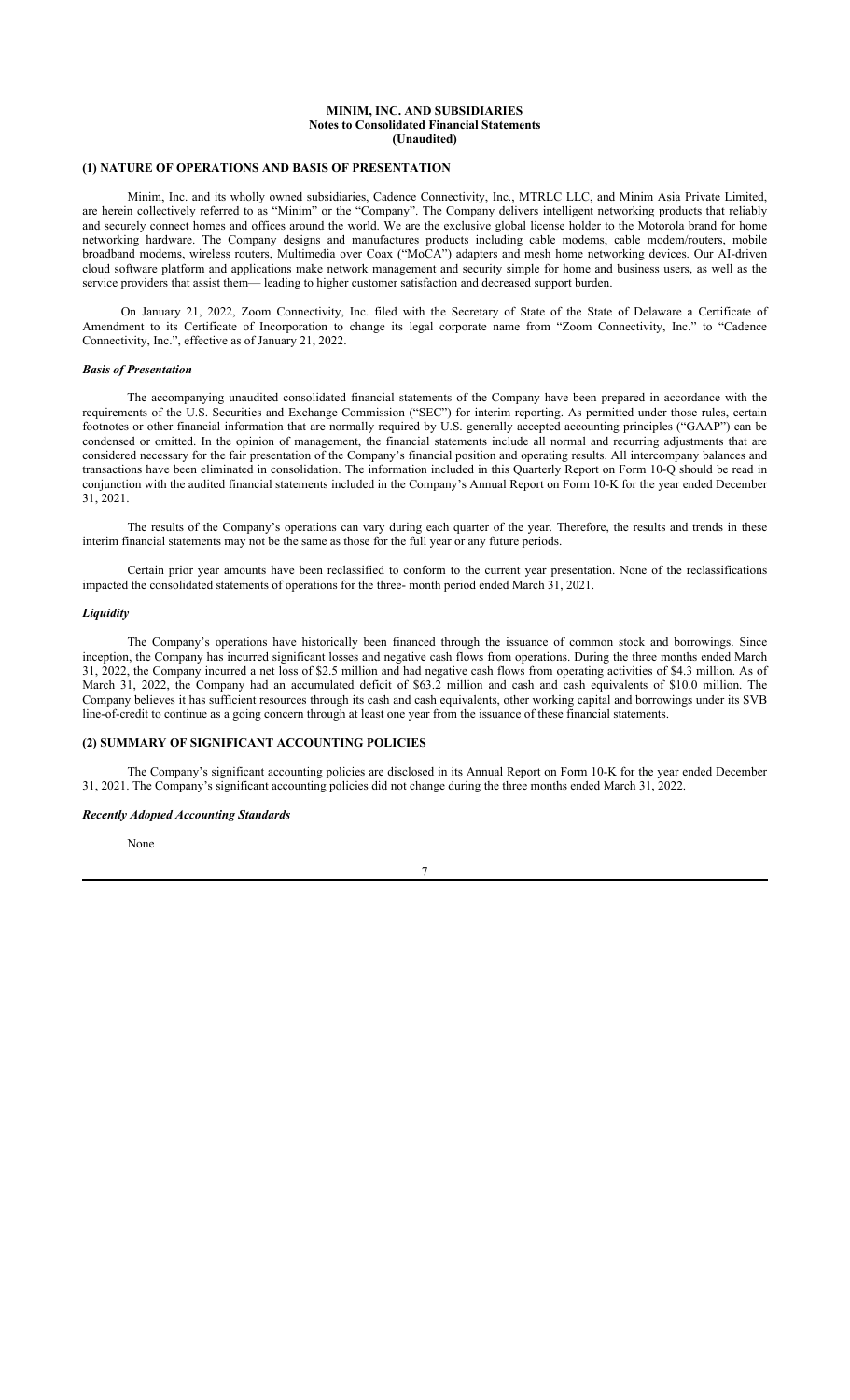### *Recently Issued Accounting Standards*

In June 2016, the Financial Accounting Standards Board ("FASB") issued Accounting Standards Update ("ASU") No. 2016- 13, "*Financial Instruments Credit Losses —Measurement of Credit Losses on Financial Instruments*." ASU 2016-13 requires a financial asset (or group of financial assets) measured at amortized cost basis to be presented at the net amount expected to be collected, which includes the Company's accounts receivable. This ASU is effective for the Company for reporting periods beginning after December 15, 2022. The Company is currently assessing the potential impact that the adoption of this ASU will have on its consolidated financial statements.

In November 2021, the FASB issued ASU No. 2021-10, *"Government Assistance"*. ASU 2021-10 includes tax credits, but not within Topic 740, *"Income Taxes", c*ash grants, grants of other assets and project grants. The ASU excludes transactions in which a government is a customer within ASC Topic 606, *"Revenue from Contracts with Customers".* This ASU is effective for fiscal years beginning after December 15, 2021, with early adoption permitted. The Company is currently assessing the potential impact that the adoption of this ASU will have on its consolidated. financial statements.

With the exception of the new standards discussed above, there have been no other new accounting pronouncements that have significance, or potential significance, to the Company's financial position, results of operations and cash flows.

### **(3) REVENUE AND OTHER CONTRACTS WITH CUSTOMERS**

Revenue is recognized for each distinct performance obligation as control is transferred to the customer. Revenue attributable to hardware products bundled with Software-as-a-Service ("SaaS") offerings are recognized at the time control of the product transfers to the customer. The transaction price allocated to the SaaS offering is recognized ratably beginning when the customer is expected to activate their account and over a three-year period that the Company has estimated based on the expected replacement of the hardware.

### *Transaction Price Allocated to the Remaining Performance Obligations*

The remaining performance obligations represent the transaction price allocated to performance obligations that are unsatisfied or partially unsatisfied as of the end of the reporting period. Unsatisfied and partially unsatisfied performance obligations consist of contract liabilities, in-transit orders with destination terms, and non-cancellable backlog. Non-cancellable backlog includes goods for which customer purchase orders have been accepted, that are scheduled or in the process of being scheduled for shipment, and that are not yet invoiced.

### *Contract costs*

The Company recognizes the incremental costs of obtaining a contract with a customer if the Company expects the benefit of those costs to be longer than one year. The Company has determined that certain sales commissions meet the requirements to be capitalized, and the Company amortizes these costs on a consistent basis with the pattern of transfer of the goods and services in the contract. Total capitalized costs to obtain a contract were immaterial during the periods presented and are included in other current and long-term assets on our consolidated balance sheets.

The Company applies a practical expedient to expense costs as incurred for costs to obtain a contract when the amortization period is one year or less. These costs include sales commissions on SaaS contracts with a contract period of one year or less as sales commissions on contract renewals are commensurate with those paid on the initial contract.

## *Contract Balances*

The Company records accounts receivable when it has an unconditional right to the consideration. Contract liabilities consist of deferred revenue, which represents payments received in advance of revenue recognition related to SaaS agreements and for prepayments for products or services yet to be delivered.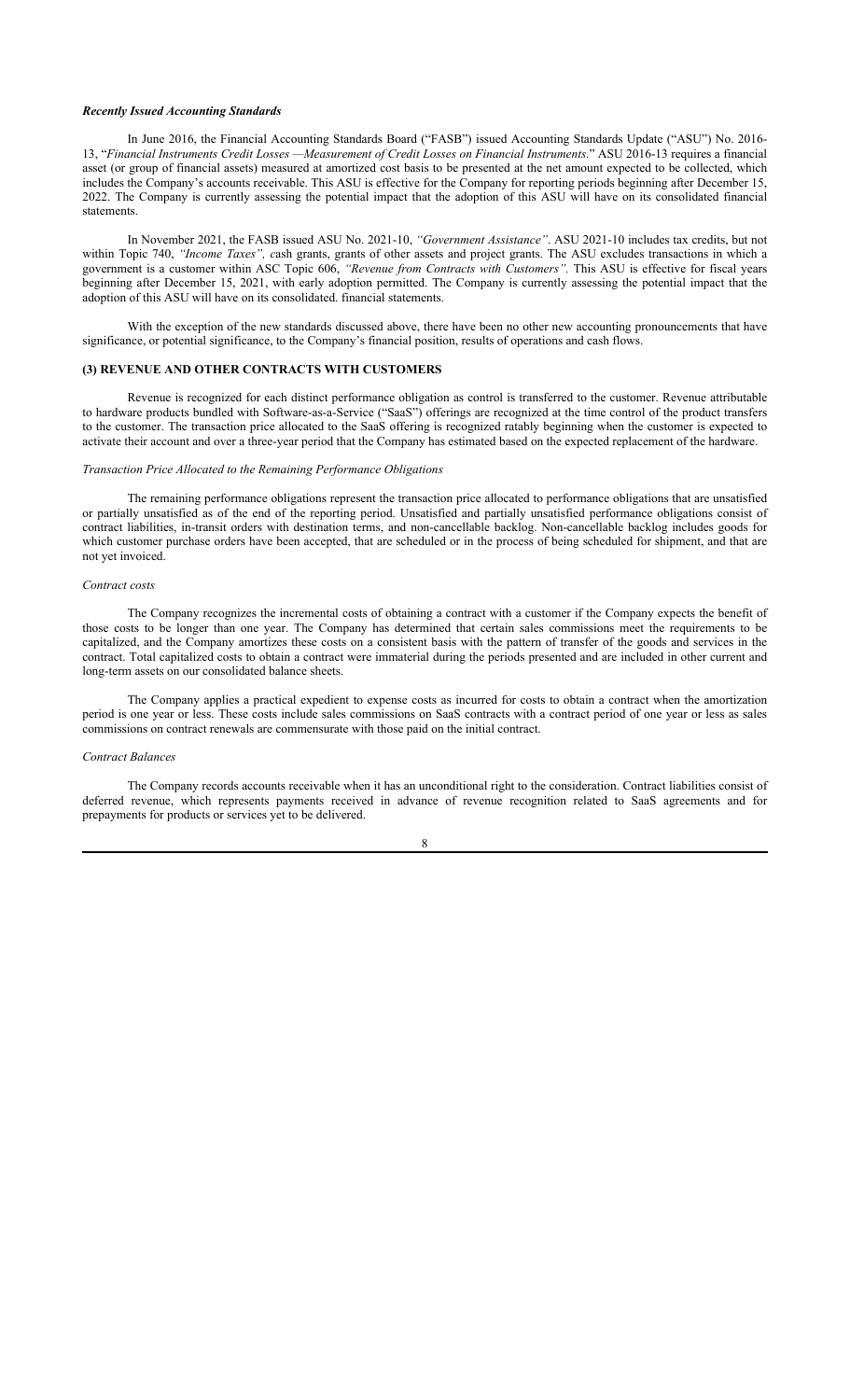Payment terms vary by customer. The time between invoicing and when payment is due is not significant. For certain products or services and customer types, payment is required before the products or services are delivered to the customer.

The following table reflects the contract balances as of the periods ended:

|                              | March 31,<br>2022 | December 31,<br>2021 |  |
|------------------------------|-------------------|----------------------|--|
| Accounts receivable          | 5,202,262         | 4,880,663            |  |
| Deferred revenue, current    | 404.453           | 291.296              |  |
| Deferred revenue, noncurrent | 427,571           | 443,452              |  |

During the three months ended March 31, 2022, the change in contract balances was as follows:

| Balance at December 31, 2021 | 734.748   |
|------------------------------|-----------|
| <b>Billings</b>              | 177.759   |
| Revenue recognized           | (80, 483) |
| Balance at March 31, 2022    | 832.024   |

## *Disaggregation of Revenue*

The following table sets forth our revenues by distribution channel:

|                     | Three Months Ended March 31, |      |            |  |
|---------------------|------------------------------|------|------------|--|
|                     | 2022                         | 2021 |            |  |
| Retailers           | 12,341,289                   |      | 13,791,518 |  |
| <b>Distributors</b> | 307,207                      |      | 913,150    |  |
| Other               | 650,759                      |      | 312,906    |  |
|                     | 13,299,255                   | œ    | 15,017,574 |  |

The following table sets forth our revenues by product:

|                           | Three Months Ended March 31, |    |            |  |
|---------------------------|------------------------------|----|------------|--|
|                           | 2022                         |    | 2021       |  |
| Cable modems & gateways   | 12,883,047                   | \$ | 14,587,090 |  |
| Other networking products | 272,566                      |    | 305,812    |  |
| SaaS                      | 143,642                      |    | 124,672    |  |
|                           | 13,299,255                   |    | 15,017,574 |  |
|                           |                              |    |            |  |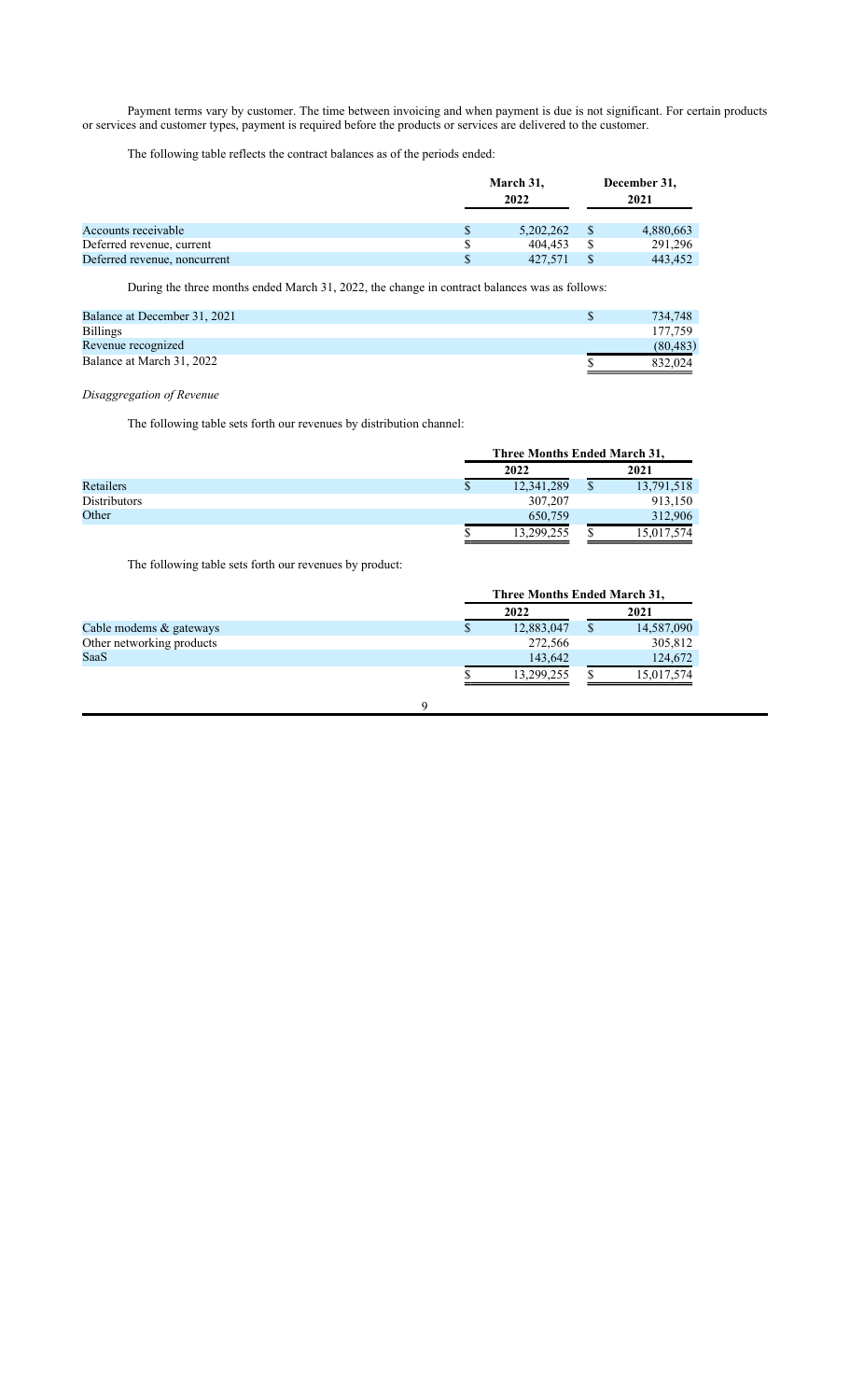## **(4) BALANCE SHEET COMPONENTS**

### *Inventories*

Inventories, net consists of the following:

|                | March 31,<br>2022 | December 31,<br>2021 |
|----------------|-------------------|----------------------|
| Raw materials  | 1,601,870         | 1,047,156            |
| Finished goods | 28, 355, 288      | 31,456,058           |
|                | 29,957,158        | 32,503,214<br>D      |

Finished goods includes consigned inventory held by our customers of \$4.8 million and \$4.5 million at March 31, 2022 and December 31, 2021, respectively and includes in-transit inventory of \$2.2 million and \$6.3 million at March 31, 2022 and December 31, 2021, respectively. The Company reviews inventory for obsolete and slow-moving products each quarter and makes provisions based on its estimate of the probability that the material will not be consumed or that it will be sold below cost. The inventory reserves were \$311 thousand and \$275 thousand as of March 31, 2022 and December 31, 2021, respectively.

### *Accrued expenses*

Accrued expenses consist of the following:

|                            | March 31,<br>2022 |  |           |
|----------------------------|-------------------|--|-----------|
| Inventory purchases        | 164,545           |  | 287,571   |
| Payroll & related benefits | 300,595           |  | 210,495   |
| Professional fees          | 319,758           |  | 229,597   |
| Royalty costs              | 1,649,999         |  | 1,588,025 |
| Sales allowances           | 1,397,104         |  | 1,958,050 |
| Sales and use tax          | 55,819            |  | 50,916    |
| Other                      | 861,844           |  | 955,263   |
|                            | 4.749.664         |  | 5,279,917 |

## **(5) BANK CREDIT LINES AND GOVERNMENT LOANS**

#### *Bank Credit Line*

On December 18, 2012, the Company entered into a Financing Agreement with Rosenthal & Rosenthal, Inc. (the "Financing Agreement"). The Financing Agreement, as amended, provided for up to \$5.0 million of revolving credit, subject to a borrowing base formula and other terms and conditions as specified therein.

On March 12, 2021, the Company terminated its Financing Agreement with Rosenthal & Rosenthal and entered into a loan and security agreement with Silicon Valley Bank (the "SVB Loan Agreement"). On November 1, 2021, the Company entered into the First Amendment to the SVB Loan Agreement. The SVB Loan Agreement, as amended, provides for a revolving facility up to a principal amount of \$25.0 million, which is subject to a borrowing base formula. The SVB Loan Agreement matures, and all outstanding amounts become due and payable on November 1, 2023. The SVB Loan Agreement is secured by substantially all the Company's assets but excludes the Company's intellectual property. All other substantial terms, including the commercial credit card line of \$1.0 million, of the SVB Loan Agreement remain unchanged.

The Company incurred \$143 thousand of origination costs in connection with the SVB Loan Agreement. These origination costs were recorded as debt discount and are being expensed over the remaining term of the SVB Loan Agreement. Amortization of debt issuance costs was \$18 thousand and \$2 thousand in the three months ended March 31, 2022 and 2021, respectively.

As of March 31, 2022, the Company had \$7.1 million outstanding, which is net of origination costs of \$84 thousand, on its SVB Loan, with availability of \$1.1 million. The interest rate was 4.5% as of March 31, 2022.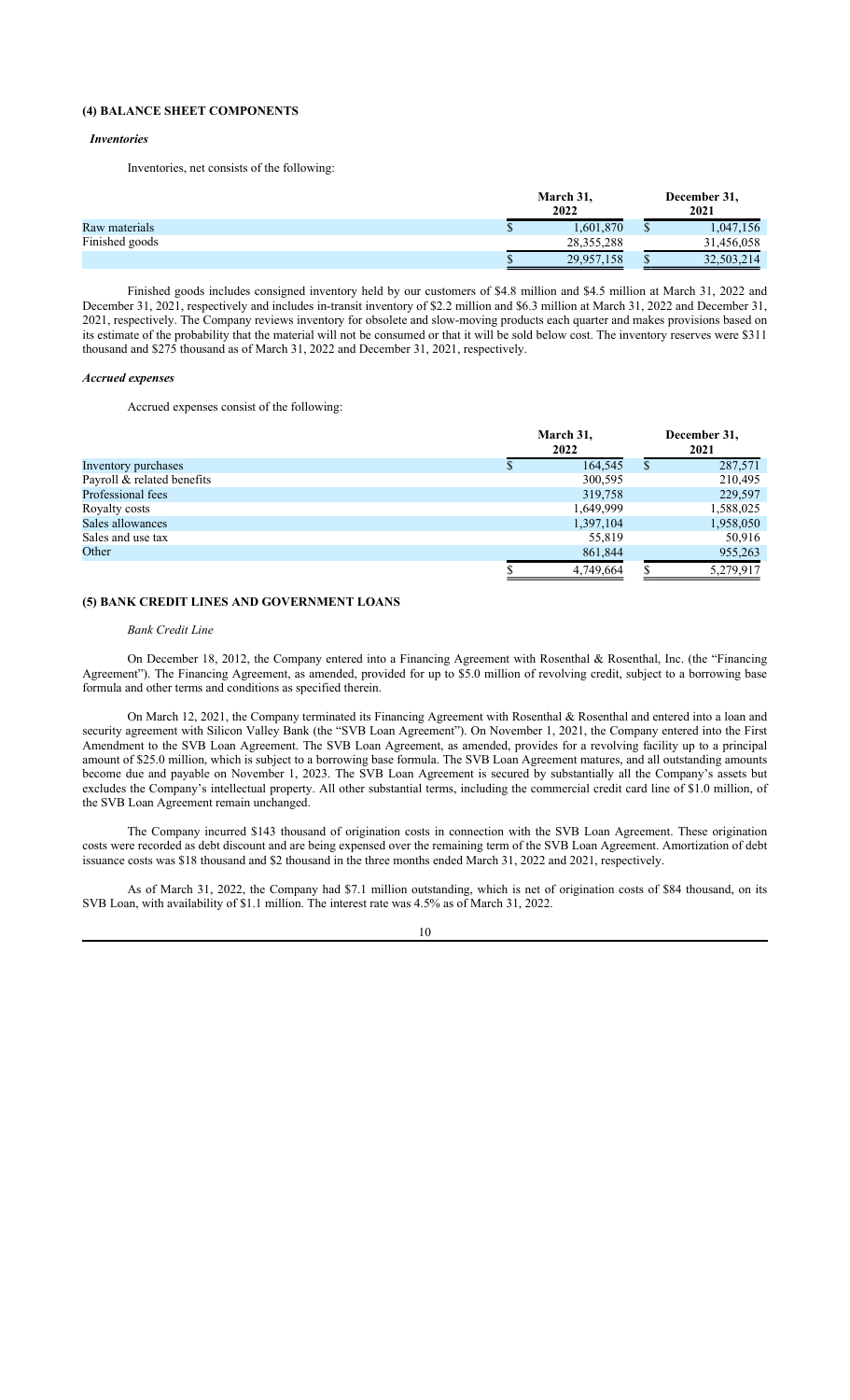#### *Government Loans*

On April 15, 2020, the Company entered into a note payable with Primary Bank, a bank under the Small Business Administration ("SBA"), Paycheck Protection Program ("PPP"), in the amount of \$583 thousand, which matures on April 15, 2022. Under the terms of the PPP note, the Company was able to apply for and receive forgiveness of \$513 thousand of the original principal balance in 2020.

In February 2021, the Company received an additional forgiveness of \$20 thousand related to the Economic Injury Disaster Loan Advance received with the PPP note.

## **(6) COMMITMENTS AND CONTINGENCIES**

#### *(a) Lease Obligations*

The Company has entered into agreements to lease its warehouses and distribution centers and certain office space under operating leases. The Company recognizes lease expense for these leases on a straight-line basis over the lease term. Right-of-use ("ROU") assets and lease liabilities are recorded on the balance sheet for all leases, except leases with an initial term of 12 months or less.

The components of lease costs were as follows:

|                        | Three Months ended March 31, |      |        |  |  |  |
|------------------------|------------------------------|------|--------|--|--|--|
|                        | 2022                         | 2021 |        |  |  |  |
| Operating lease costs  | 48.231                       |      | 20,774 |  |  |  |
| Short-term lease costs |                              |      | 29,764 |  |  |  |
| Total lease costs      | 48.231                       |      | 50,538 |  |  |  |

The weighted-average remaining lease term and discount rate were as follows:

|                                               | Three Months ended March 31, |         |  |  |  |
|-----------------------------------------------|------------------------------|---------|--|--|--|
|                                               | 2022                         | 2021    |  |  |  |
| Operating leases:                             |                              |         |  |  |  |
| Weighted average remaining lease term (years) |                              |         |  |  |  |
| Weighted average discount rate                | 5.6%                         | $9.0\%$ |  |  |  |

Supplemental cash flow information and non-cash activity related to our operating leases are as follows:

|                                                      | Three Months ended March 31, |  |        |  |  |
|------------------------------------------------------|------------------------------|--|--------|--|--|
|                                                      | 2022                         |  | 2021   |  |  |
| <b>Operating cash flow information:</b>              |                              |  |        |  |  |
| Amounts included in measurement of lease liabilities | 48.632                       |  | 20,372 |  |  |
| <b>Non-cash activities:</b>                          |                              |  |        |  |  |
| ROU asset obtained in exchange for lease liability   |                              |  |        |  |  |

11

The maturity of the Company's operating lease liabilities as of March 31, 2022 were as follows:

| Years ended December 31,                     |         |
|----------------------------------------------|---------|
| 2022 (remainder)                             | 101,487 |
| 2023                                         | 100,673 |
| Total lease payments                         | 202,160 |
| Less: imputed interest                       | (6,071) |
| Present value of operating lease liabilities | 196,089 |
| Operating lease liabilities, current         | 123,891 |
| Operating lease liabilities, noncurrent      | 72,198  |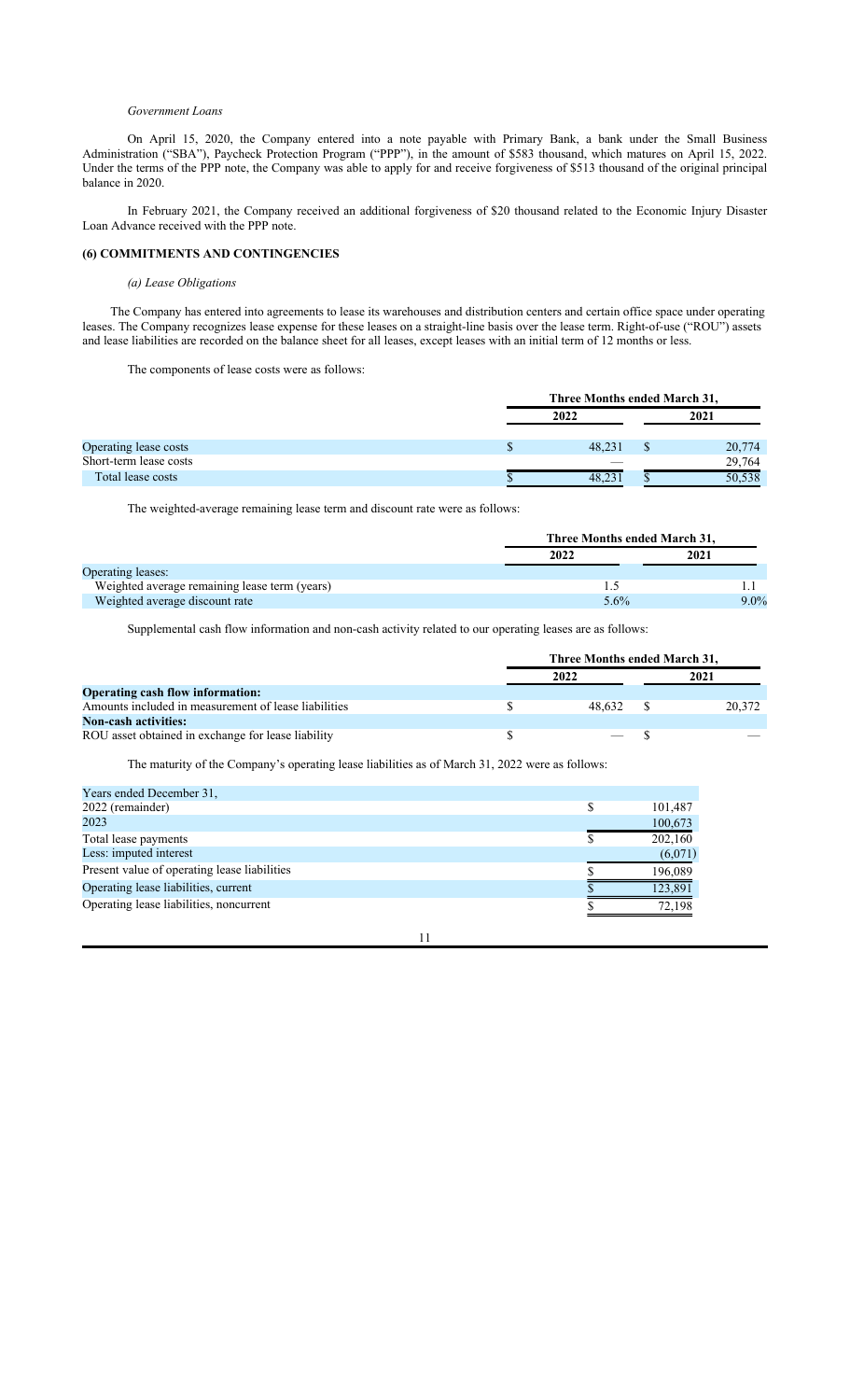The lease extension for the Canton, MA office that was executed in December 2021 is not included in the operating lease liabilities because the commencement date begins on June 1, 2022. The operating lease payments are \$32 thousand, \$55 thousand, and \$23 thousand for the years ending December 31, 2022, 2023, and 2024, respectively. These payments are off-balance sheet obligations until the commencement date of June 1, 2022.

#### *(b) Commitments*

The Company is party to a license agreement with Motorola Mobility LLC pursuant to which the Company has an exclusive license to use certain trademarks owned by Motorola Trademark Holdings, LLC for the manufacture, sale and marketing of consumer cable modem products, consumer routers, WiFi range extenders, MoCa adapters, cellular sensors, home powerline network adapters, and access points worldwide through a wide range of authorized sales channels. The license agreement has a term ending December 31, 2025.

In connection with the License Agreement, the Company has committed to reserve a certain percentage of wholesale prices for use in advertising, merchandising and promotion of the related products. Additionally, the Company is required to make quarterly royalty payments equal to a certain percentage of the preceding quarter's net sales with minimum annual royalty payments as follows:

| Years ending December 31, |              |
|---------------------------|--------------|
| 2022 (remaining)          | \$4.950.000  |
| 2023                      | 6,850,000    |
| 2024                      | 7,100,000    |
| 2025                      | 7,100,000    |
| Total                     | \$26,000,000 |

Royalty expense under the License Agreement was \$1.6 million for the three months ended March 31, 2022 and 2021 and is included in selling and marketing expenses on the accompanying consolidated statements of operations.

#### *(c) Contingencies*

The Company is party to various lawsuits and administrative proceedings arising in the ordinary course of business. The Company evaluates such lawsuits and proceedings on a case-by-case basis, and its policy is to vigorously contest any such claims which it believes are without merit.

The Company reviews the status of its legal proceedings and records a provision for a liability when it is considered probable that both a liability has been incurred and the amount of the loss can be reasonably estimated. This review is updated periodically as additional information becomes available. If both of the criteria are not met, the Company reassesses whether there is at least a reasonable possibility that a loss, or additional losses, may be incurred. If there is a reasonable possibility that a loss may be incurred, the Company discloses the estimate of the amount of the loss or range of losses, that the amount is not material, or that an estimate of the loss cannot be made. At March 31, 2022, the Company is not currently a party to any legal proceedings that, if determined adversely to the Company, in management's opinion, are currently expected to individually or in the aggregate have a material adverse effect on the Company's business, operating results or financial condition taken as a whole. The Company expenses its legal fees as incurred.

In the ordinary course of its business, the Company is subject to lawsuits, arbitrations, claims, and other legal proceedings in connection with their business. Some of the legal actions include claims for substantial or unspecified compensatory and/or punitive damages. A substantial adverse judgment or other unfavorable resolution of these matters could have a material adverse effect on the Company's financial condition, results of operations, and cash flows. Management believes that the Company has adequate legal defenses with respect to the legal proceedings to which it is a defendant or respondent and that the outcome of these pending proceedings is not likely to have a material adverse effect on the financial condition, results of operations, or cash flows of the Company. However, the Company is unable to predict the outcome of these matters.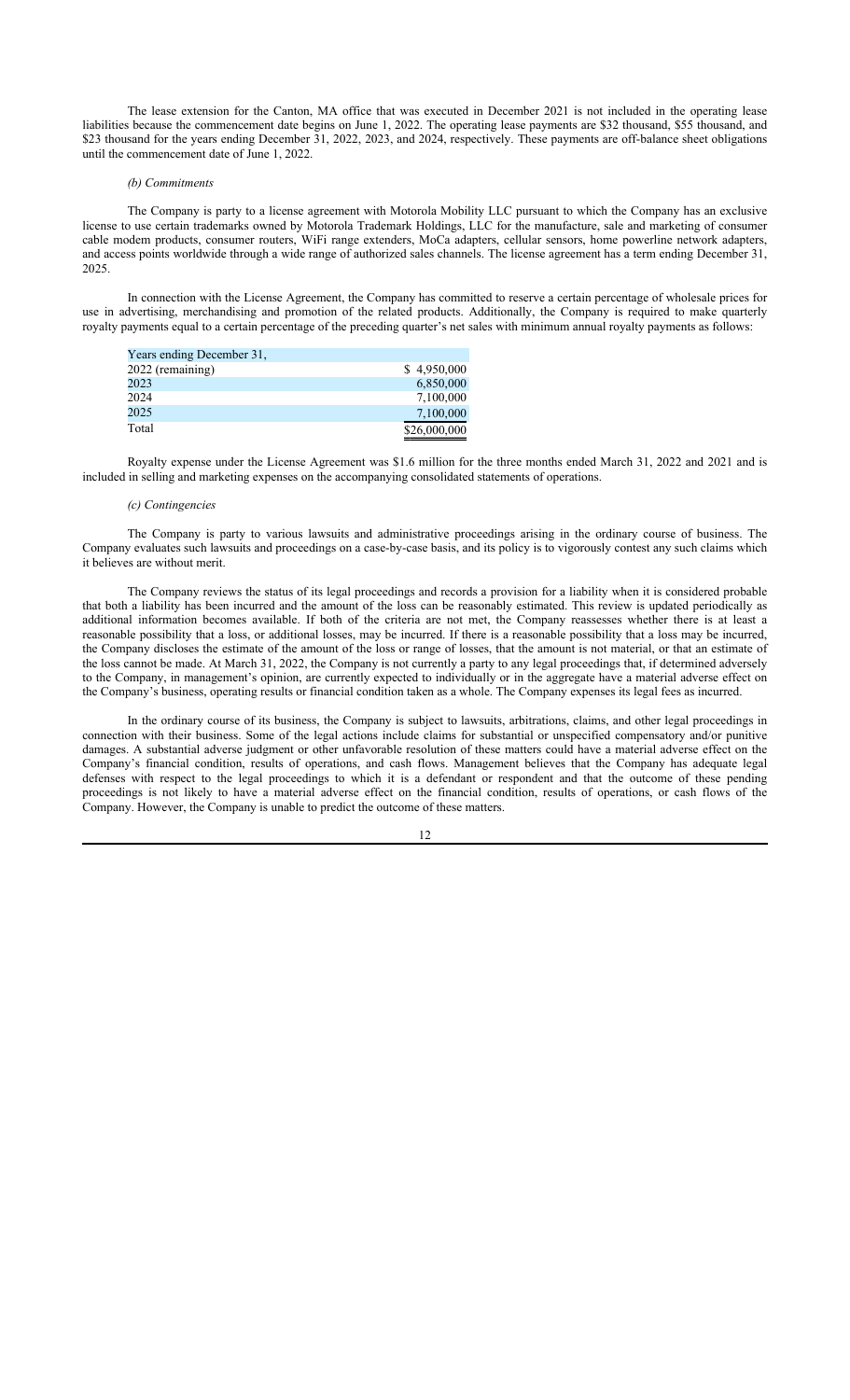## **(7) SIGNIFICANT CUSTOMER AND DEPENDENCY ON KEY SUPPLIERS**

Relatively few companies account for a substantial portion of the Company's revenues. In the three months ended March 31, 2022, two companies accounted for 10% or greater individually and 90% in the aggregate of the Company's total net sales. At March 31, 2022, two companies with an accounts receivable balance of 10% or greater individually accounted for a combined 88% of the Company's accounts receivable. In the three months ended March 31, 2021, two companies accounted for 10% or greater individually and 88% in the aggregate of the Company's total net sales. At March 31, 2021, three companies with an accounts receivable balance of 10% or greater individually accounted for a combined 87% of the Company's accounts receivable.

The Company's customers generally do not enter into long-term agreements obligating them to purchase products. The Company may not continue to receive significant revenues from any of these or from other large customers. A reduction or delay in orders from any of the Company's significant customers, or a delay or default in payment by any significant customer could materially harm the Company's business and prospects. Because of the Company's significant customer concentration, its net sales and operating income could fluctuate significantly due to changes in political or economic conditions, or the loss, reduction of business, or less favorable terms for any of the Company's significant customers. The Company participates in the PC peripherals industry, which is characterized by aggressive pricing practices, continually changing customer demand patterns and rapid technological developments. The Company's operating results could be adversely affected should the Company be unable to successfully anticipate customer demand accurately; manage its product transitions, inventory levels and manufacturing process efficiently; distribute its products quickly in response to customer demand; differentiate its products from those of its competitors or compete successfully in the markets for its new products.

The Company depends on many third-party suppliers for key components contained in its product offerings. For some of these components, the Company may only use a single source supplier, in part due to the lack of alternative sources of supply. During the three months ended March 31, 2022 and 2021, the Company had two suppliers and one supplier, respectively, that provided 99% of the Company's purchased inventory.

#### **(8) INCOME TAXES**

During the three months ended March 31, 2022, we recorded no income tax benefits for the net operating losses incurred or for the research and development tax credits generated due to the uncertainty of realizing a benefit from those items.

We have evaluated the positive and negative evidence bearing upon the Company's ability to realize its deferred tax assets, which primarily consist of net operating loss carryforwards and research and development tax credits. We considered the history of cumulative net losses, estimated future taxable income and prudent and feasible tax planning strategies and we have concluded that it is more likely than not that we will not realize the benefits of our deferred tax assets. As a result, as of March 31, 2022 and December 31, 2021, we recorded a full valuation allowance against our net deferred tax assets.

As of March 31, 2022 and December 31, 2021, the Company had federal net operating loss carry forwards of approximately \$56.6 million and \$65.0 million, respectively, which are available to offset future taxable income. They are due to expire in varying amounts from 2022 to 2040. Federal net operating losses occurring after December 31, 2017, of approximated \$18.0 million may be carried forward indefinitely. As of March 31, 2022 and December 31, 2021, the Company had state net operating loss carry forwards of approximately \$23.3 million and \$22.1 million, respectively, which are available to offset future taxable income. They are due to expire in varying amounts from 2033 through 2040. We recorded minimum state income taxes and taxes related to our operations in Mexico. For the three months ended March 31, 2022 and 2021, income tax expense was \$6 thousand and \$2 thousand, respectively.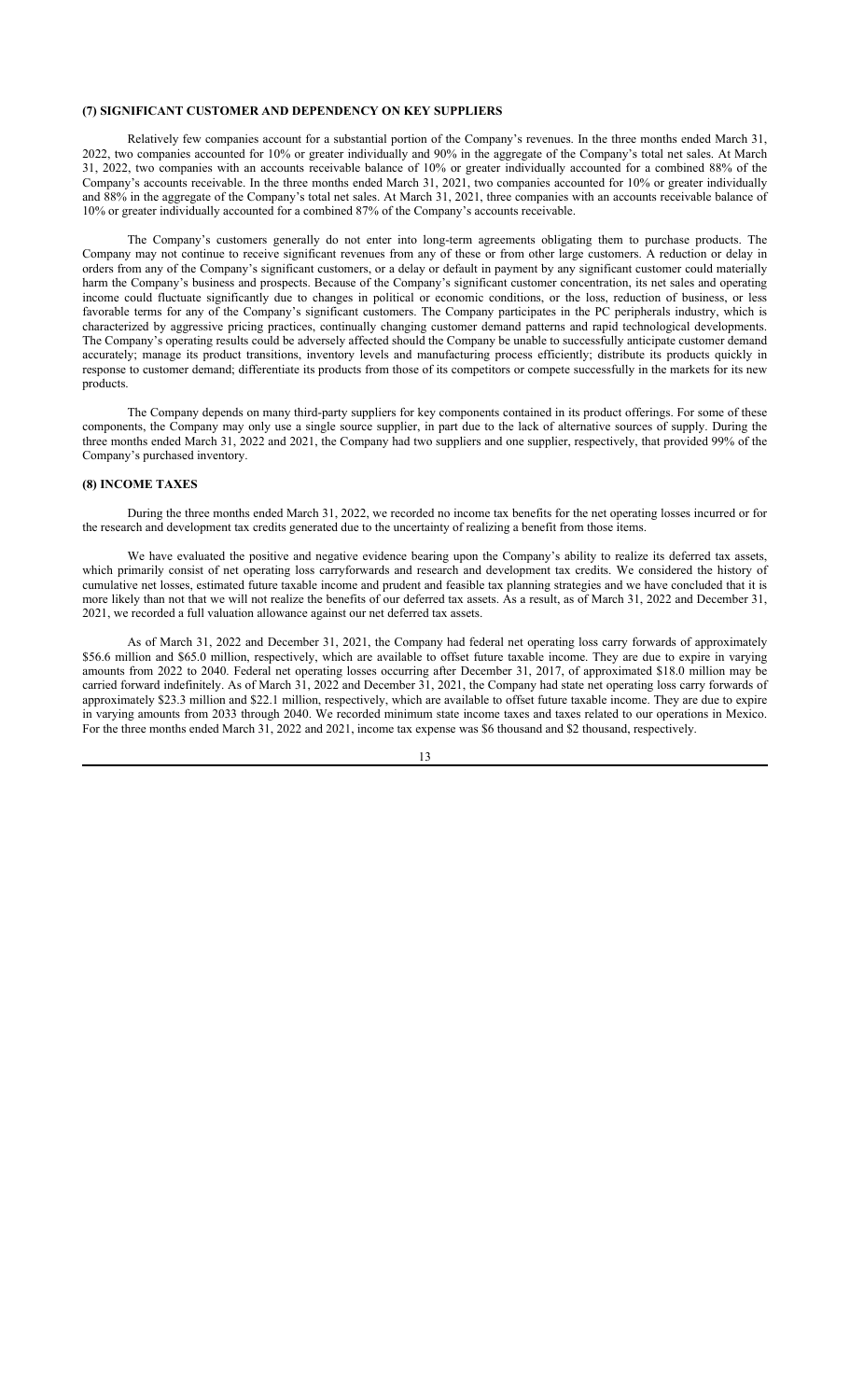#### **(9) RELATED PARTY TRANSACTIONS**

The Company leases office space located at the 848 Elm Street, Manchester, NH. The landlord is an affiliate entity owned by Mr. Hitchcock. The two-year facility lease agreement was effective from August 1, 2019, to July 31, 2021 and has been extended to July 31, 2022. The facility lease agreement provides for 2,656 square feet at an aggregate annual rental price of \$30 thousand. Rent expense was \$8 thousand for the three months ended March 31, 2022 and 2021.

## **(10) EARNINGS (LOSS) PER SHARE**

Net loss per share for the three months ended March 31, 2022 and 2021, respectively, are as follows:

|                                             | Three Months ended March 31, |      |            |  |  |  |  |  |
|---------------------------------------------|------------------------------|------|------------|--|--|--|--|--|
|                                             | 2022                         | 2021 |            |  |  |  |  |  |
| Numerator:                                  |                              |      |            |  |  |  |  |  |
| Net loss                                    | \$<br>(2,538,500)            | -S   | (545, 520) |  |  |  |  |  |
|                                             |                              |      |            |  |  |  |  |  |
| Denominator:                                |                              |      |            |  |  |  |  |  |
| Weighted average common shares - basic      | 46,003,232                   |      | 35,254,243 |  |  |  |  |  |
| Effect of dilutive common share equivalents |                              |      |            |  |  |  |  |  |
| Weighted average common shares - dilutive   | 46,003,232                   |      | 35,254,243 |  |  |  |  |  |
|                                             |                              |      |            |  |  |  |  |  |
| Basic and diluted net loss per share        | (0.06)                       |      | (0.02)     |  |  |  |  |  |

Diluted loss per common share for the three months ended March 31, 2022 and 2021 excludes the effects of 249,524 and 1,679,375 common share equivalents, respectively, since such inclusion would be anti-dilutive. The common share equivalents consist of shares of common stock issuable upon exercise of outstanding stock options.

## **(11) SUBSEQUENT EVENTS**

On April 25, 2022, Minim, Inc. (Minim or "the "Company"), received a letter (the "Notification Letter") from the Listing Qualifications Department of The Nasdaq Stock Market LLC ("Nasdaq") notifying the Company that the minimum closing bid price per share for its ordinary shares was below \$1.00 for a period of 30 consecutive business days and that the Company did not meet the minimum bid price requirement set forth in Nasdaq Listing Rule 5550(a)(2). The Notification Letter has no immediate effect on the listing or trading of the Company's ordinary shares on the Nasdaq Capital Market.

Pursuant to Nasdaq Listing Rule 5810(c)(3)(A), the Company has a compliance period of 180 calendar days, or until October 24, 2022 (the "Compliance Period"), to regain compliance with Nasdaq's minimum bid price requirement. If at any time during the Compliance Period, the closing bid price per share of the Company's ordinary shares is at least \$1.00 for a minimum of 10 consecutive business days, Nasdaq will provide the Company a written confirmation of compliance and the matter will be closed.

In the event the Company does not regain compliance by October 24, 2022, the Company may be eligible for an additional 180 calendar day period to regain compliance. To qualify, the Company will be required to meet the continued listing requirement for market value of publicly held shares and all other initial listing standards for the Nasdaq Capital Market, with the exception of the bid price requirement, and will need to provide written notice of its intention to cure the deficiency during the second compliance period, including by effecting a reverse stock split, if necessary. If the Company chooses to implement a reverse stock split, it must complete the split no later than ten business days prior to October 24, 2022, or the expiration of the second compliance period if granted.

On April 28, 2022, the Company filed a Form 8-K announcing the receipt of the Notification Letter.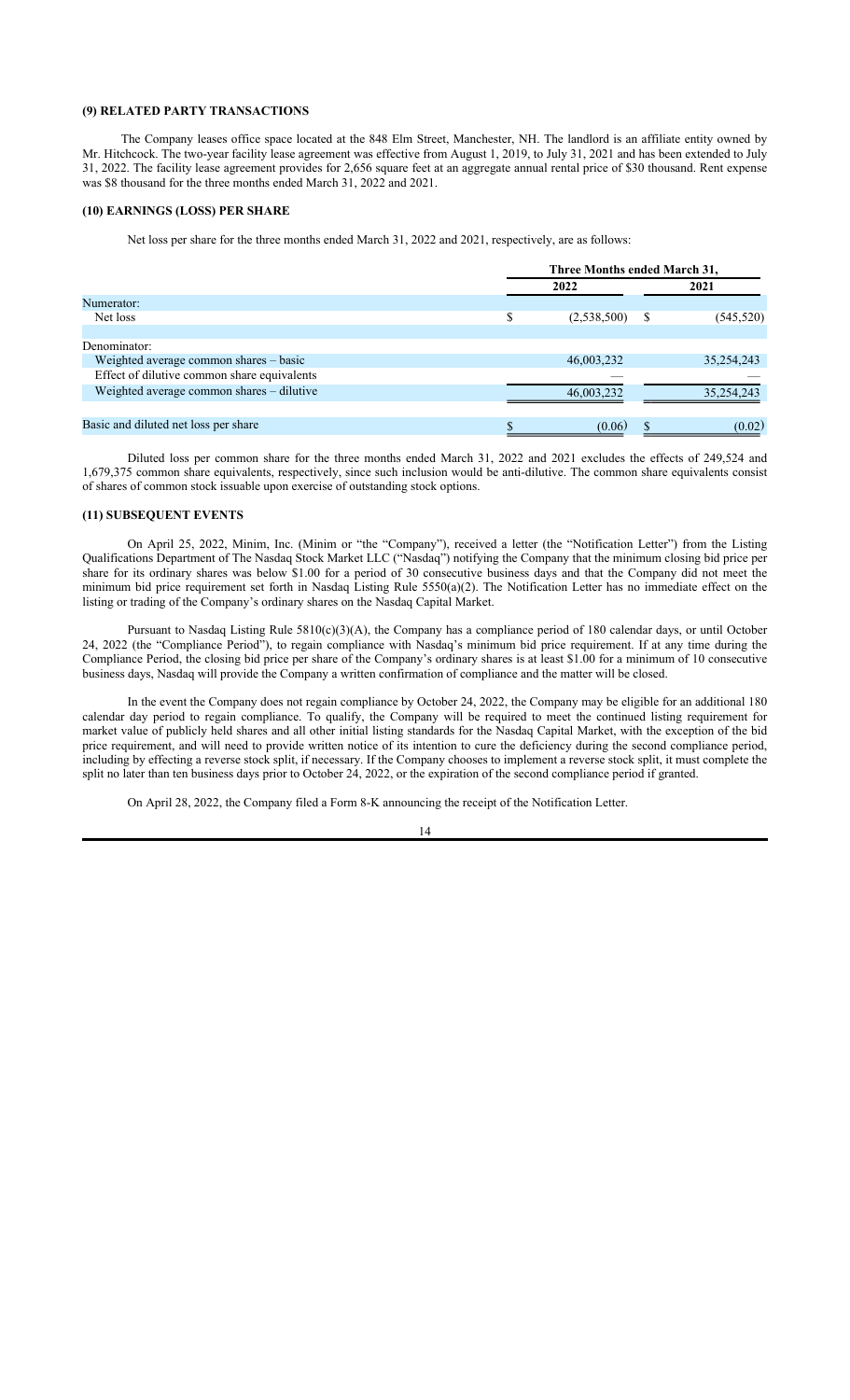The Company has evaluated subsequent events from March 31, 2022 through the date of this filing and has determined that there are no such events, other than those noted above, requiring recognition or disclosure in the financial statements.

## **ITEM 2. MANAGEMENT'S DISCUSSION AND ANALYSIS OF FINANCIAL CONDITION AND RESULTS OF OPERATIONS**

*The following Management's Discussion and Analysis of Financial Condition and Results of Operations, as well as information contained in "Risk Factors" in Part II, Item 1A and elsewhere in this Quarterly Report on Form 10-Q, contain "forwardlooking statements" within the meaning of Section 27A of the Securities Act of 1933, as amended, and Section 21E of the Securities Exchange Act of 1934, as amended. We intend that these forward-looking statements be subject to the safe harbor created by those provisions. Forward-looking statements are generally written in the future tense and/or are preceded by words such as "will," "may," "should," "forecast," "could," "expect," "suggest," "believe," "anticipate," "intend," "plan," "future," "potential," "target," "seek," "continue," "if" or other similar words. Forward-looking statements include statements regarding our strategies as well as (1) our ability to predict revenue and reduce costs related to our products or service offerings, (2) our ability to effectively manage our sales channel inventory and product mix to reduce excess inventory and lost sales, (3) our ability to forecast product sales volumes and accordingly manufacture and manage inventory, (4) our ability to generate sales of Motorola brand products sufficient to make that portion of our business profitable, and retain the Motorola brand license for the Motorola brand product we produce, (5) fluctuations in the level or quality of inventory, (6) the sufficiency of our capital resources and the availability of debt and equity financing, (7) the continuing impact of uncertain global economic conditions on the demand for our products, (8) our ability to maintain and scale adequate and secure software platform infrastructure, (9) the impact of competition on demand for our products and services and (10) our competitive position.*

*The following discussion should be read in conjunction with the attached Unaudited Condensed Consolidated Financial Statements and notes thereto, and with our audited consolidated financial statements and notes thereto for the fiscal year ended December 31, 2021, found in our Annual Report on Form 10-K filed with the Securities and Exchange Commission ("SEC") on March 31, 2022. Although we believe that the assumptions underlying the forward-looking statements contained in this Quarterly Report are reasonable, any of the assumptions could be inaccurate, and therefore there can be no assurance that such statements will be accurate. The risks, uncertainties and assumptions referred to above that could cause our results to differ materially from the results expressed or implied by such forward-looking statements include, but are not limited to, those discussed under the heading "Risk Factors" in Part II, Item 1A hereto and the risks, uncertainties and assumptions discussed from time to time in our other public filings and public announcements. All forward-looking statements included in this document are based on information available to us as of the date hereof. In light of the significant uncertainties inherent in the forward-looking statements included herein, the inclusion of such information should not be regarded as a representation by us or any other person that the results or conditions described in such statements or our objectives and plans will be achieved. Furthermore, past performance in operations and share price is not necessarily indicative of future performance. We disclaim any intention or obligation to update or revise any forward-looking statements, whether as a result of new information, future events or otherwise that may arise after the date of this Quarterly Report on Form 10-Q.*

#### **Overview**

We deliver a comprehensive WiFi as a Service platform to make everyone's connected home safe and supportive for life and work. We believe the home router must go the way of the mobile phone. Today's routers are simple, single-purpose devices that rarely receive firmware updates and have underdeveloped management applications, making them the #1 target in residential cybersecurity attacks. It can be so much more. The router must offer frequent security updates, helpful apps, extensive personalization options and a delightful interface. That is what Minim delivers— not just the router or just an app, but WiFi as a Service. Technically, it's composed of an intelligent router managed by a smart operating system that leverages cloud computing and AI to analyze and optimize the smart home, combined with intuitive applications to engage with it.

We continually seek to improve our product designs and manufacturing approach to elevate product performance and reduce our costs. We pursue a strategy of outsourcing rather than internally developing our hardware product chipsets, which are applicationspecific integrated circuits that form the technology base for our modems. By outsourcing the chipset technology, we are able to concentrate our research and development resources on modem system design, leverage the extensive research and development capabilities of our chipset suppliers, and reduce our development time and associated costs and risks. As a result of this approach, we are able to quickly develop new products while maintaining a relatively low level of research and development expense as a percentage of net sales. We also outsource aspects of our manufacturing to contract manufacturers as a means of reducing our costs of production, and to provide us with greater flexibility in our production capacity.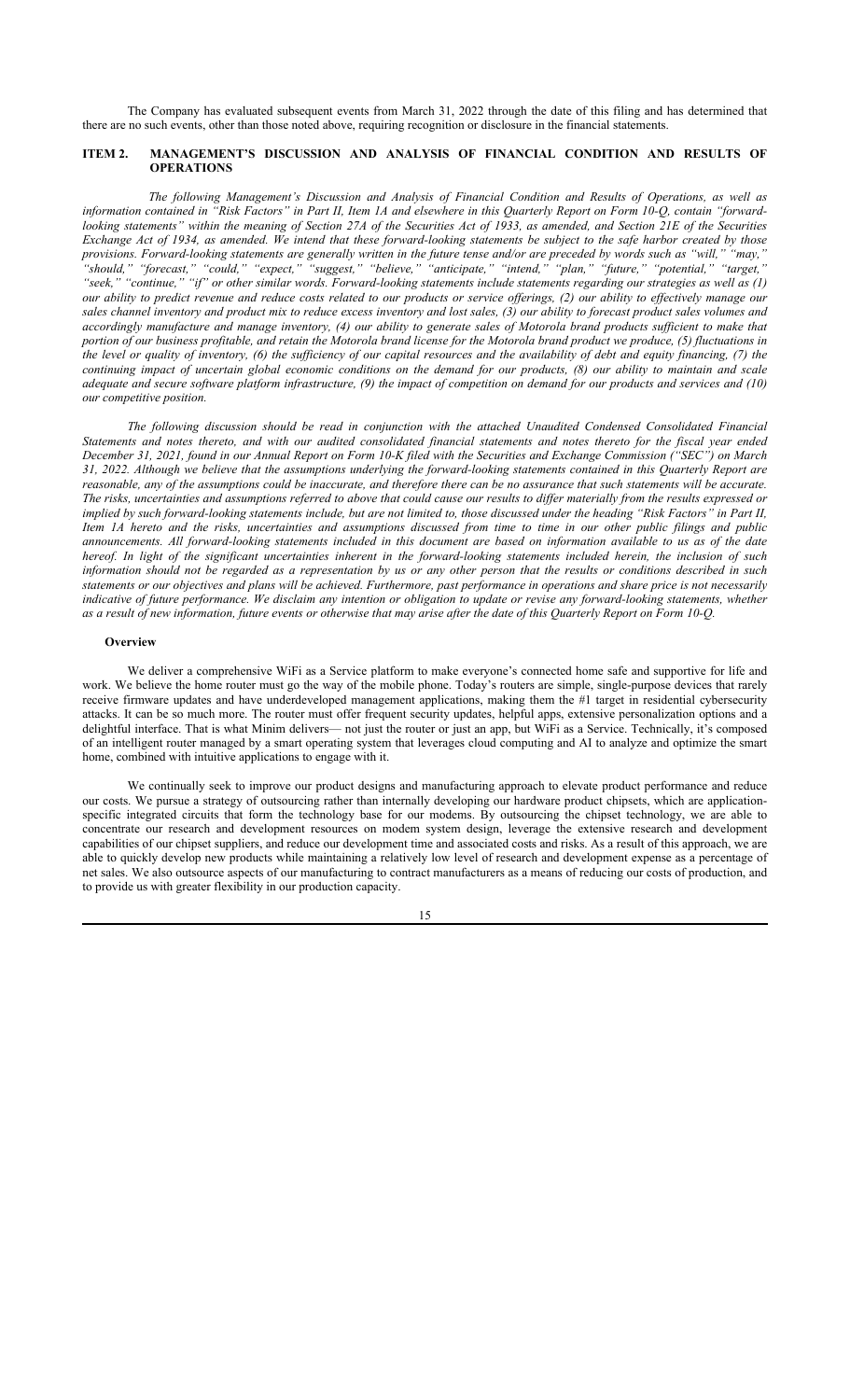Generally, our gross margin for a given product depends on a number of factors, including the type of customer to whom we are selling. The gross margin for products sold to retailers tends to be higher than for some of our other customers; but the sales, support, returns, and overhead costs associated with products sold to retailers also tend to be higher. Minim's sales to certain countries are currently handled by a single master distributor for each country that handles the support and marketing costs within the country. Gross margin for sales to these master distributors tends to be low, since lower pricing to these distributors helps them to cover the support and marketing costs for their country.

Our cash and cash equivalents balance on March 31, 2022 was \$10.0 million compared to \$12.6 million on December 31, 2021. On March 31, 2022, we had \$7.1 million of outstanding borrowings on our asset-based credit line with availability of \$1.1 million and working capital of \$25.8 million.

The Company's ability to maintain adequate levels of liquidity depends in part on our ability to sell inventory on hand, increasing SaaS sales, and collect related receivables.

Although the Company has recently experienced losses, it has continued to experience sales growth. We have experienced six consecutive years with double-digit sales growth. In the three months ended March 31, 2022 and 2021, we generated net sales of \$13.3 million and \$15.0 million, respectively.

There have been no material changes due to the impact of the COVID-19 pandemic on our business from that disclosed in our most recently filed Annual Report. Our most recent Annual Report on Form 10-K for the year ended December 31, 2021 as filed with the SEC on March 31, 2022 provides additional information about our business and operations.

## **Recent Accounting Standards**

See Note 2 Summary of Significant Accounting Policies, in Notes to Unaudited Consolidated Financial Statements in Item 1 of Part 1 of this Report on 10-Q, for a full description of recent accounting standards, include the expected dates of adoption and estimated effects on the financial condition and results of operations, which are hereby incorporated by reference.

### **Critical Accounting Policies and Estimates**

Our consolidated financial statements are prepared in accordance with U.S. GAAP. These accounting principles require us to make certain estimates and judgments that can affect the reported amounts of assets and liabilities as of the date of the financial statements as well as the reported amounts of revenue and expenses during the periods presented. Management bases its estimates, assumptions and judgments on historical experience and on various other factors that are believed to be reasonable under the circumstances. To the extent there are material differences between these estimates and actual results, our financial statements may be affected. Our management evaluates its estimates, assumptions and judgments on an ongoing basis.

Our critical accounting policies and estimates, which are revenue recognition, product returns, inventory valuation and costs of goods sold, and valuation of deferred tax assets are described under "Critical Accounting Policies and Estimates" in "Management's Discussion and Analysis of Financial Condition and Results of Operations" included in our Annual Report on Form 10-K for the year ended December 31, 2021. For the three months ended March 31, 2022, there have been no significant changes in our critical accounting policies and estimates.

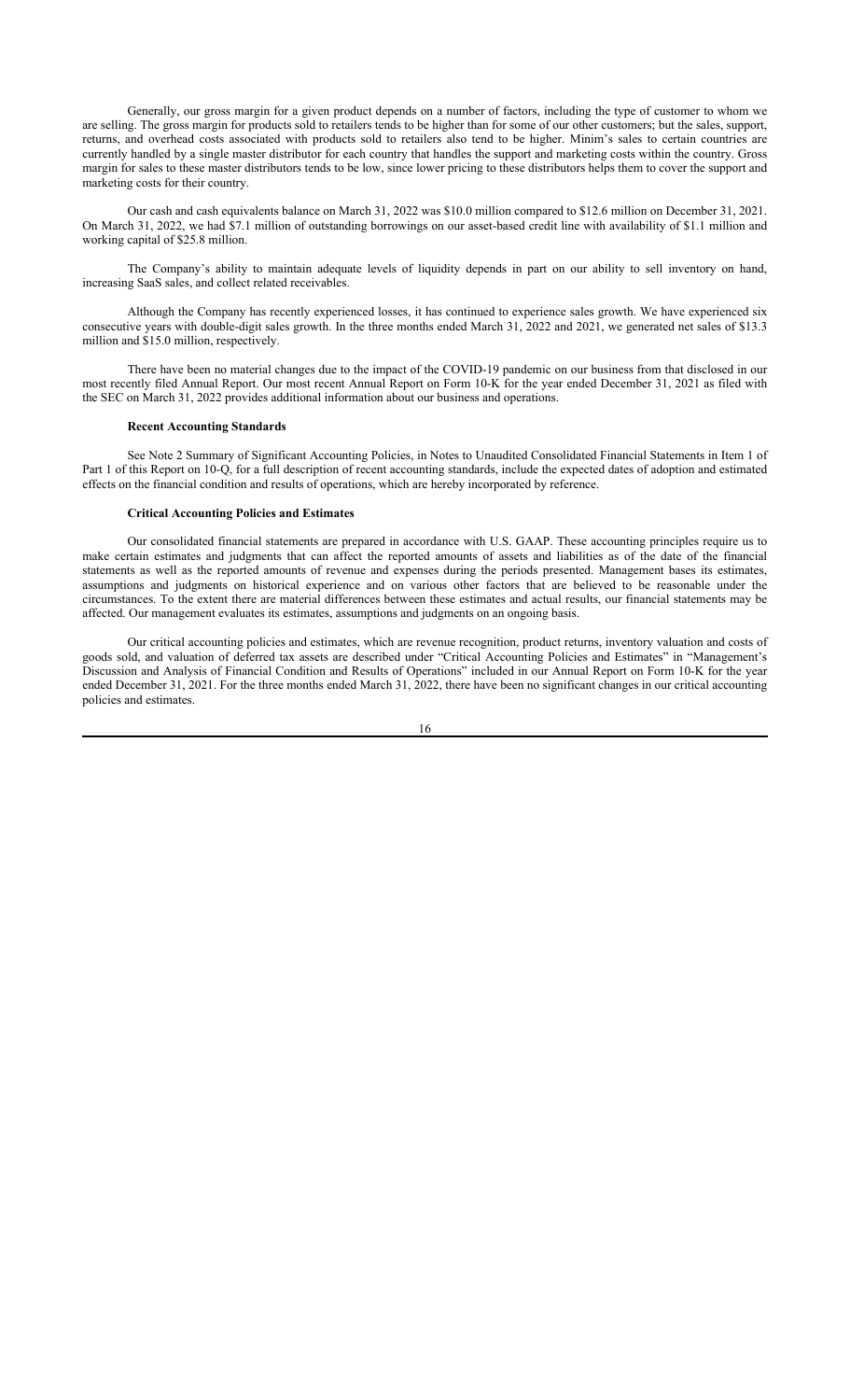## **Results of Operations**

The following table sets forth certain financial data derived from our consolidated statements of operations for the three months ended March 31, 2022 and 2021 presented in absolute dollars and as a percentage of net sales, with dollars and percentage change period over period:

|                              |               | Three Months ended March 31, |                |           |         |             |  |
|------------------------------|---------------|------------------------------|----------------|-----------|---------|-------------|--|
|                              | 2022          |                              | 2021           |           |         | $\%$        |  |
| Net sales                    | \$13,299      | 100.0%                       | \$15,018       | 100.0%    | (1,719) | $(11.4)\%$  |  |
| Cost of goods sold           | 9,108         | 68.5                         | 9,914          | 66.0      | (806)   | (8.1)       |  |
| Gross profit                 | 4,191         | 31.5                         | 5,104          | 34.0      | (913)   | (17.9)      |  |
| Operating expenses:          |               |                              |                |           |         |             |  |
| Selling and marketing        | 3,652         | 27.5                         | 3,174          | 21.1      | 478     | 15.1        |  |
| General and administrative   | 1,451         | 10.9                         | 1,077          | 7.2       | 374     | 34.7        |  |
| Research and development     | 1,543         | 11.6                         | 1,389          | 9.2       | 154     | 11.1        |  |
| Total operating expenses     | 6,646         | 50.0                         | 5,640          | 37.6      | 1,006   | 17.8        |  |
| Operating loss               | (2,455)       | (18.5)                       | (536)          | (3.6)     | (1,919) | (358.0)     |  |
| Total other income (expense) | (78)          | (0.5)                        | (8)            | (0.1)     | (70)    | (875.0)     |  |
| Loss before income taxes     | (2,533)       | (19.0)                       | (544)          | (3.6)     | (1,989) | (365.6)     |  |
| Income tax provision         | 6             | $0.0\,$                      | $\overline{c}$ | 0.0       | 4       | 200.0       |  |
| Net loss                     | (2,539)<br>S. | $(19.1)$ %                   | (546)<br>S.    | $(3.6)\%$ | (1,993) | $(365.0)\%$ |  |

*Comparison of the three months ended March 31, 2022 to the three months ended March 31, 2021* 

The following table sets forth our revenues by product and the changes in revenues for the three months ended March 31, 2022, as compared to the three months ended March 31, 2021:

|                           | <b>Three Months Ended</b> |  |                                                             |  |           |            |  |
|---------------------------|---------------------------|--|-------------------------------------------------------------|--|-----------|------------|--|
|                           | March 31,<br>2022         |  | March 31,<br>2021<br>(In thousands, except percentage data) |  | \$ Change | % Change   |  |
| Cable modems & gateways   | 12.883                    |  | 14,587                                                      |  | (1,704)   | $(11.7)\%$ |  |
| Other networking products | 272                       |  | 306                                                         |  | 34)       | $(11.1)\%$ |  |
| SaaS                      | 144                       |  | 125                                                         |  | 19        | $15.2\%$   |  |
| Total                     | 13.299                    |  | 15,018                                                      |  | (1.719)   | $(11.4)\%$ |  |

The majority of the Company's revenues by geographic area are earned in North America for the three months ended March 31, 2022 and 2021.

## 17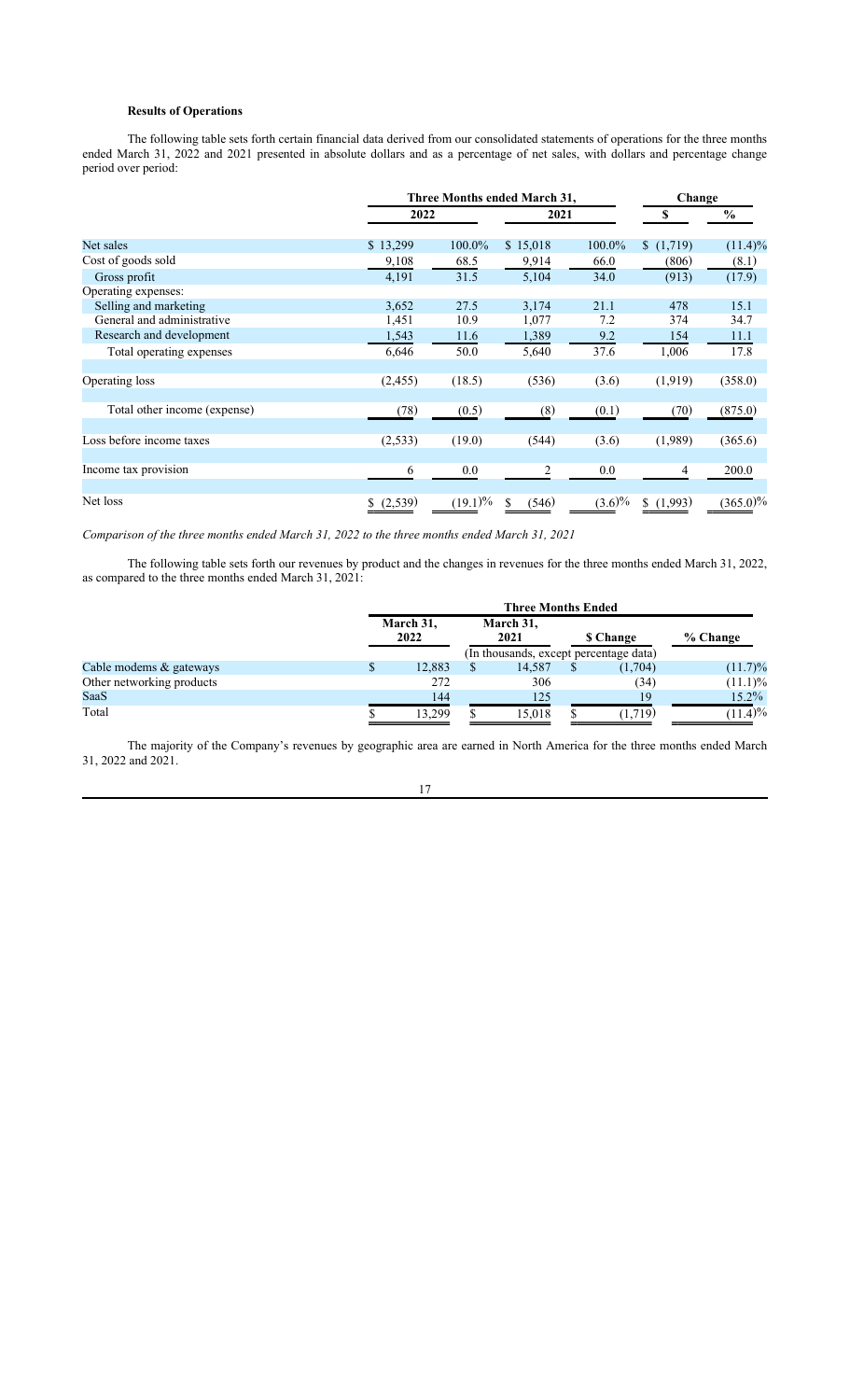### **Net Sales**

Our total net sales decreased year-over-year by \$1.7 million or 11.4%. The decrease in net sales is directly attributable to decreased sales of Motorola branded cable modems and gateways. In both 2022 and 2021, we primarily generated our sales by selling cable modems and gateways. Sales related to SaaS offerings were \$144 thousand and \$125 in the three months ended March 31, 2022 and 2021, respectively. The decrease in other category of \$34 thousand in 2022 compared to 2021 is primarily due to a reduction in DSL products and a refocus on new products with growth potential outside North America as well as within new product introductions. Generally, our lower sales outside North America reflect the fact that cable modems are sold successfully through retailers in the U.S. but not in most countries outside the U.S., due primarily to variations in government regulations.

#### **Cost of Goods Sold and Gross Margin**

Cost of goods sold consists primarily of the following: the cost of finished products from our third-party manufacturers; overhead costs, including purchasing, product planning, inventory control, warehousing and distribution logistics; third-party software licensing fees; inbound freight; import duties/tariffs; warranty costs associated with returned goods; write-downs for excess and obsolete inventory; amortization of certain acquired intangibles and software development costs; and costs attributable to the provision of service offerings.

The decrease in gross profit was attributable to sales growth of Motorola branded cable modems and gateways, including intelligent networking products that include the Minim software. We outsource our manufacturing, warehousing and distribution logistics. We believe this outsourcing strategy allows us to better manage our product costs and gross margin. Our gross margin can be affected by a number of factors, including fluctuation in foreign exchange rates, sales returns, changes in average selling prices, end-user customer rebates and other channel sales incentives, changes in our cost of goods sold due to fluctuations and increases in prices paid for components, overhead costs, inbound freight and duty/tariffs, conversion costs, and charges for excess or obsolete inventory.

### The following table presents net sales and gross margin, for the periods indicated:

|              | Three Months ended March 31, |  |        |  |                 |            |  |
|--------------|------------------------------|--|--------|--|-----------------|------------|--|
|              | 2022                         |  | 2021   |  | <b>S</b> Change | % Change   |  |
| Net sales    | 13.299                       |  | 15.018 |  | (1.719)         | $(11.4)\%$ |  |
| Gross margin | 31.5%                        |  | 34.0%  |  |                 |            |  |

Gross profit and gross margin decreased in the three months ended March 31, 2022, compared to the three months ended in the prior fiscal year period, primarily due to higher component material costs that were partially offset by increased sales prices of our products.

For the remainder of fiscal 2022, we expect gross margin to be subject to similar variabilities experienced in fiscal 2021. In 2021, we experienced meaningful increase in costs for sea freight transportation as well as costs of materials and components for our products. We expect these costs to remain elevated for the foreseeable future. We continue to experience disruptions from the pandemic, with manufacturing partners being affected by factory uptime, scarcity of materials and components and limited capacity to transport cargo via sea and air. These disruptions have increased the length of time taken between order to production and transportation of inventory. If such disruptions become more widespread, they could significantly affect our ability to fulfill the demand for our products. Forecasting gross margin percentages is difficult, and there are several risks related to our ability to maintain or improve our current gross margin levels. Our cost of goods sold as a percentage of net sales can vary significantly based upon factors such as: uncertainties surrounding revenue volumes, including future pricing and/or potential discounts as a result of the economy, competition, the timing of sales, and related production level variances; import customs duties and imposed tariffs; changes in technology; changes in product mix; expenses associated with writing off excessive or obsolete inventory; fluctuations in freight costs; manufacturing and purchase price variances; and changes in prices on commodity components.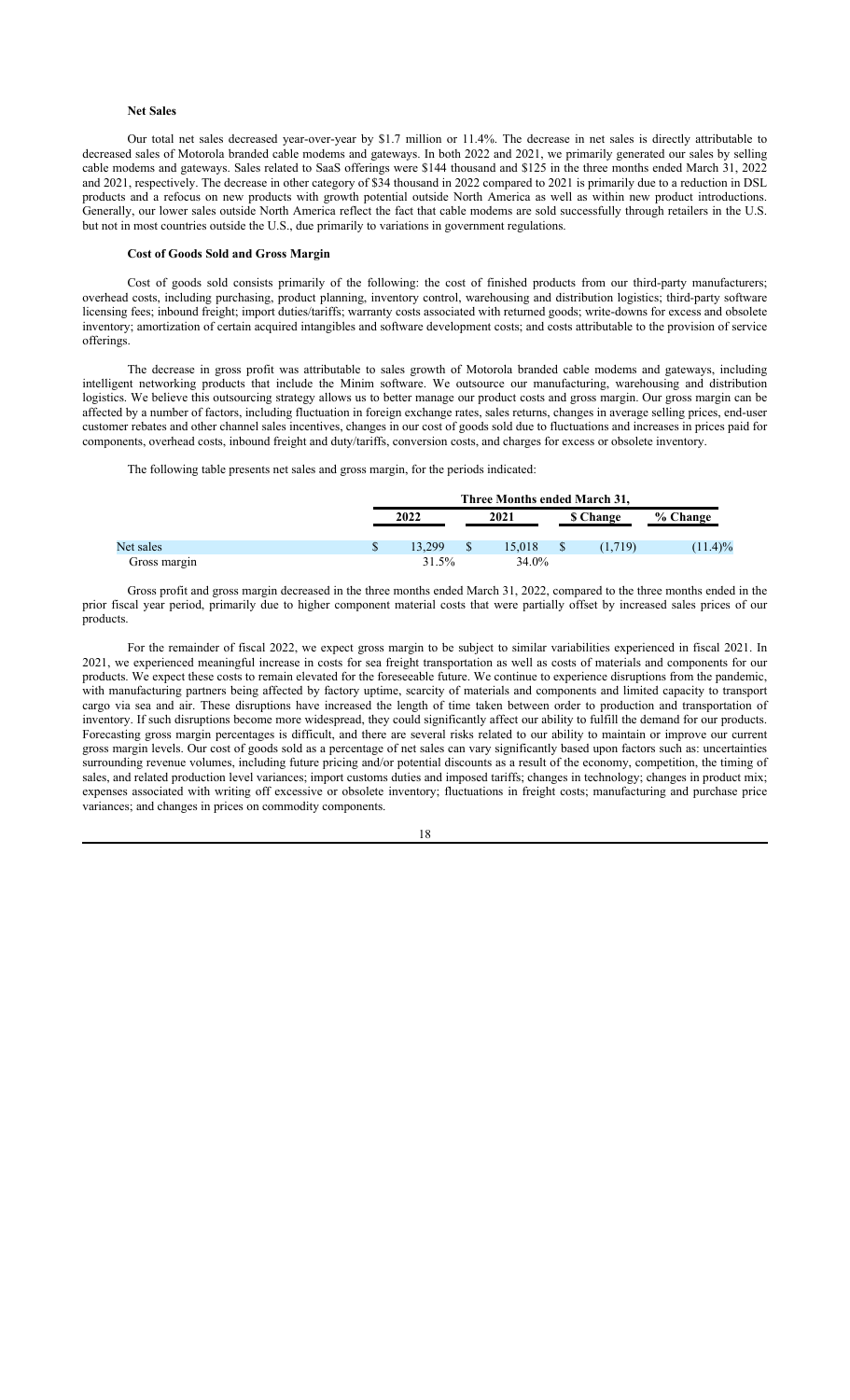### **Selling and Marketing**

Selling and marketing expenses consist primarily of advertising, trade shows, corporate communications and other marketing expenses, product marketing expenses, outbound freight costs, amortization of certain intangibles, personnel expenses for sales and marketing staff, technical support expenses, and facility allocations. The following table presents sales and marketing expenses, for the periods indicated:

|                       | Three Months ended March 31, |      |       |        |  |                |  |
|-----------------------|------------------------------|------|-------|--------|--|----------------|--|
|                       | 2022                         | 2021 |       | `hange |  | $\%$<br>hange: |  |
| Selling and marketing | 3.652                        |      | 3.174 |        |  | $.3.1\%$       |  |

Selling and marketing expenses increased in the three months ended March 31, 2022, as compared to the three months ended March 31, 2021, primarily due to an increase in marketing program campaigns of \$244 thousand, Motorola royalty fees of \$62 thousand, and software subscriptions of \$58 thousand.

For the remainder of fiscal 2022, we expect our selling and marketing expenses as a percentage of net sales in fiscal 2022 to be similar to fiscal 2021 levels. Expenses may fluctuate depending on sales levels achieved as certain expenses, such as commissions, are determined based upon the net sales achieved. Forecasting selling and marketing expenses is highly dependent on expected net sales levels and could vary significantly depending on actual net sales achieved in any given quarter. Marketing expenses may also fluctuate depending upon the timing, extent and nature of marketing programs.

#### **General and Administrative**

General and administrative expenses consist of salaries and related expenses for executives, finance and accounting, human resources, information technology, professional fees, including legal costs associated with defending claims against us, allowance for doubtful accounts, facility allocations, and other general corporate expenses. The following table presents general and administrative expenses, for the periods indicated:

|                            | Three Months ended March 31, |  |       |  |               |       |
|----------------------------|------------------------------|--|-------|--|---------------|-------|
|                            | 2022                         |  | 2021  |  | <b>Thange</b> | % Cl  |
| General and administrative | .451                         |  | 1.077 |  |               | 34.7% |

General and administrative expenses increased \$374 thousand primarily due to an increase in personnel expenses of \$276 thousand, director fees of \$143 thousand, and software subscriptions of \$83 thousand, partially offset by a decrease in professional fees of \$174 thousand.

Future general and administrative expense increases or decreases in absolute dollars are difficult to predict due to the lack of visibility of certain costs, including legal costs associated with defending claims against us, and other factors.

#### **Research and Development**

Research and development expenses consist primarily of personnel expenses, payments to suppliers for design services, safety and regulatory testing, product certification expenditures to qualify our products for sale into specific markets, prototypes, IT, and other consulting fees. Research and development expenses are recognized as they are incurred. Our research and development organization is focused on enhancing our ability to introduce innovative and easy-to-use products and services. The following table presents research and development expenses, for the periods indicated:

|                          | Three Months ended March 31. |  |     |  |        |         |  |
|--------------------------|------------------------------|--|-----|--|--------|---------|--|
|                          | 2022                         |  |     |  | ∵hange | %       |  |
| Research and development | .543                         |  | 290 |  |        | $1.1\%$ |  |

The increase of \$154 thousand was primarily due to personnel expenses of \$220 thousand and increased contract labor, partially offset by a decrease in certification costs of \$66 thousand.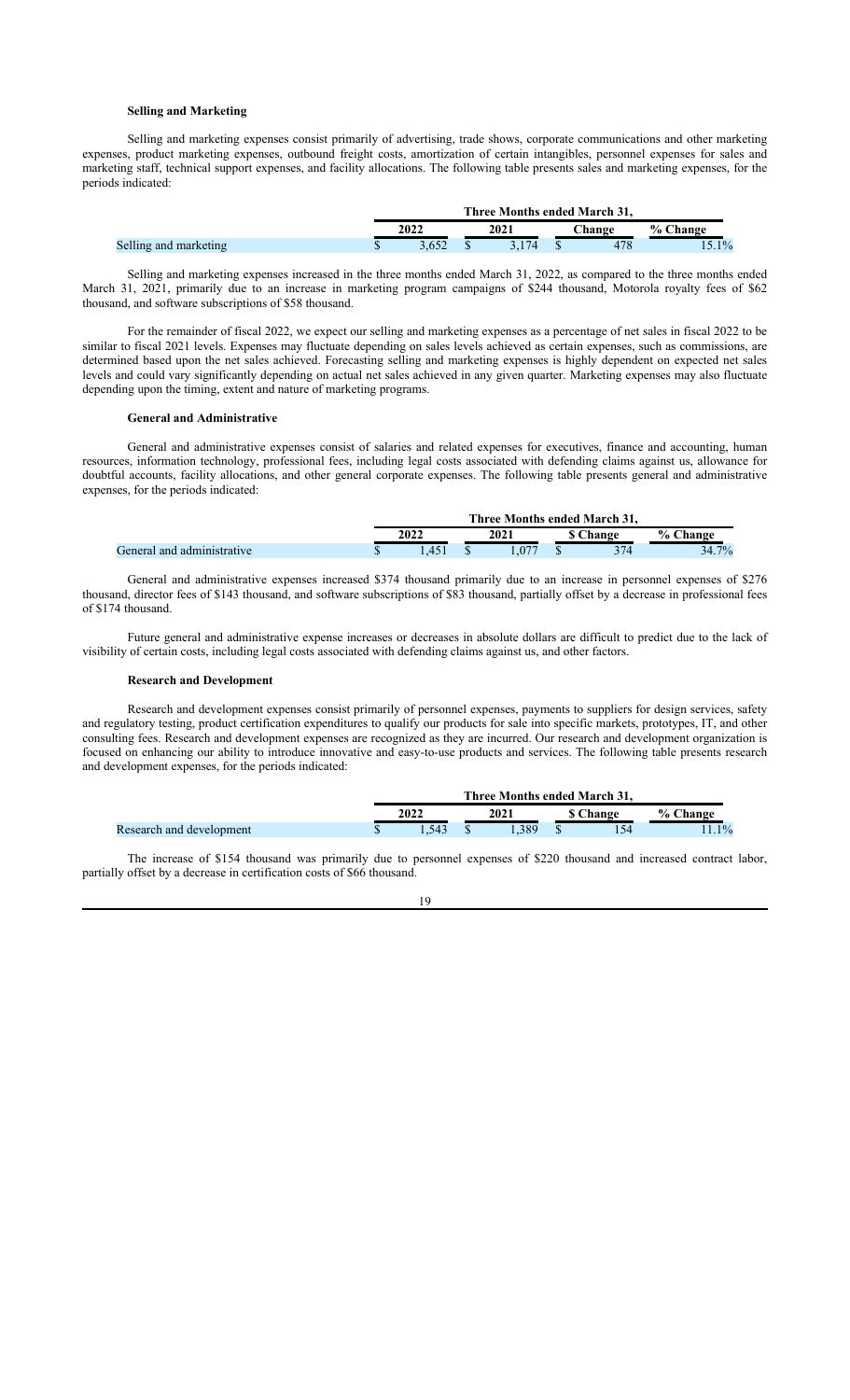We believe that innovation and technological leadership is critical to our future success, and we are committed to continuing a significant level of research and development to develop new technologies, products and services. We continue to invest in research and development to expand our hardware product offerings focused on premium WiFi 6E, WiFi 6, and software solutions. For the remainder of fiscal 2022, we expect research and development expenses as a percentage of net sales in fiscal 2022 to be in line with or slightly above fiscal 2021 levels. Research and development expenses may fluctuate depending on the timing and number of development activities and could vary significantly as a percentage of net sales, depending on actual net sales achieved in any given year.

### **Liquidity and Capital Resources**

Our principal sources of liquidity are cash and cash equivalents and borrowings under our SVB line-of-credit. As of March 31, 2022, we had cash and cash equivalents of \$10.0 million as compared to \$12.6 million on December 31, 2021. On March 31, 2022, we had \$7.1 million of borrowings outstanding and \$1.1 million available on our \$25.0 million SVB line-of-credit and working capital of \$25.8 million. We have funded our operations and investing activities primarily through borrowings on our line of credit, the sale of assets and the sale of our common stock.

Our historical cash outflows have primarily been associated with: (1) cash used for operating activities such as the purchase and growth of inventory, expansion of our sales and marketing and research and development infrastructure and other working capital needs; (2) expenditures related to increasing our manufacturing capacity and improving our manufacturing efficiency; (3) capital expenditures related to the acquisition of equipment; (4) cash used to repay our debt obligations and related interest expense; and (5) cash used for acquisitions. Fluctuations in our working capital due to timing differences of our cash receipts and cash disbursements also impact our cash inflows and outflows.

## **Cash Flows**

The following table presents our cash flows for the periods presented:

|                                           | Three Months ended March 31, |  |         |  |  |
|-------------------------------------------|------------------------------|--|---------|--|--|
|                                           | 2022                         |  | 2021    |  |  |
| Cash used in operating activities         | (4.312)                      |  | (4,970) |  |  |
| Cash used in investing activities         | (271)                        |  | (257)   |  |  |
| Cash provided by financing activities     | 2,061                        |  | 4.853   |  |  |
| Net decrease in cash and cash equivalents | (2.522)                      |  | (374)   |  |  |

*Cash Flows from Operating Activities.* Cash used in operating activities of \$4.3 million for 2022 reflected our net loss of \$2.5 million, adjusted for non-cash expenses, consisting primarily of \$563 thousand of stock-based compensation expense. Uses of cash included a decrease in accounts payable of \$4.2 million and a decrease in accrued expenses \$600 thousand. Sources of cash included primarily a decrease of inventories of \$2.5 million.

Cash used in operating activities of \$5.0 million for 2021 reflected our net loss of \$546 thousand, adjusted for non-cash expenses, consisting primarily of stock-based compensation expense of \$405 thousand. Uses of cash include an increase in inventories of \$1.5 million and decreases in accounts payable of \$1.4 million and accrued expenses of \$2.8 million.

*Cash Flows from Investing Activities.* In 2022, \$115 thousand was used to purchase equipment and \$156 thousand was used for certification costs.

In 2021, cash of \$257 thousand was used to purchase equipment.

*Cash Flows from Financing Activities.* Cash provided by financing activities in 2022 consisted of a source of cash of \$2.0 million from borrowings under our SVB line-of-credit, and \$99 thousand in proceeds from the exercise of common stock options.

Cash provided by financing activities in 2021 consisted of a source of cash of \$7.0 million from borrowings under our SVB line-of-credit, and \$379 thousand in proceeds from the exercises of common stock options. Uses of cash include the repayment of the Rosenthal & Rosenthal, Inc. line-of-credit of \$2.4 million.

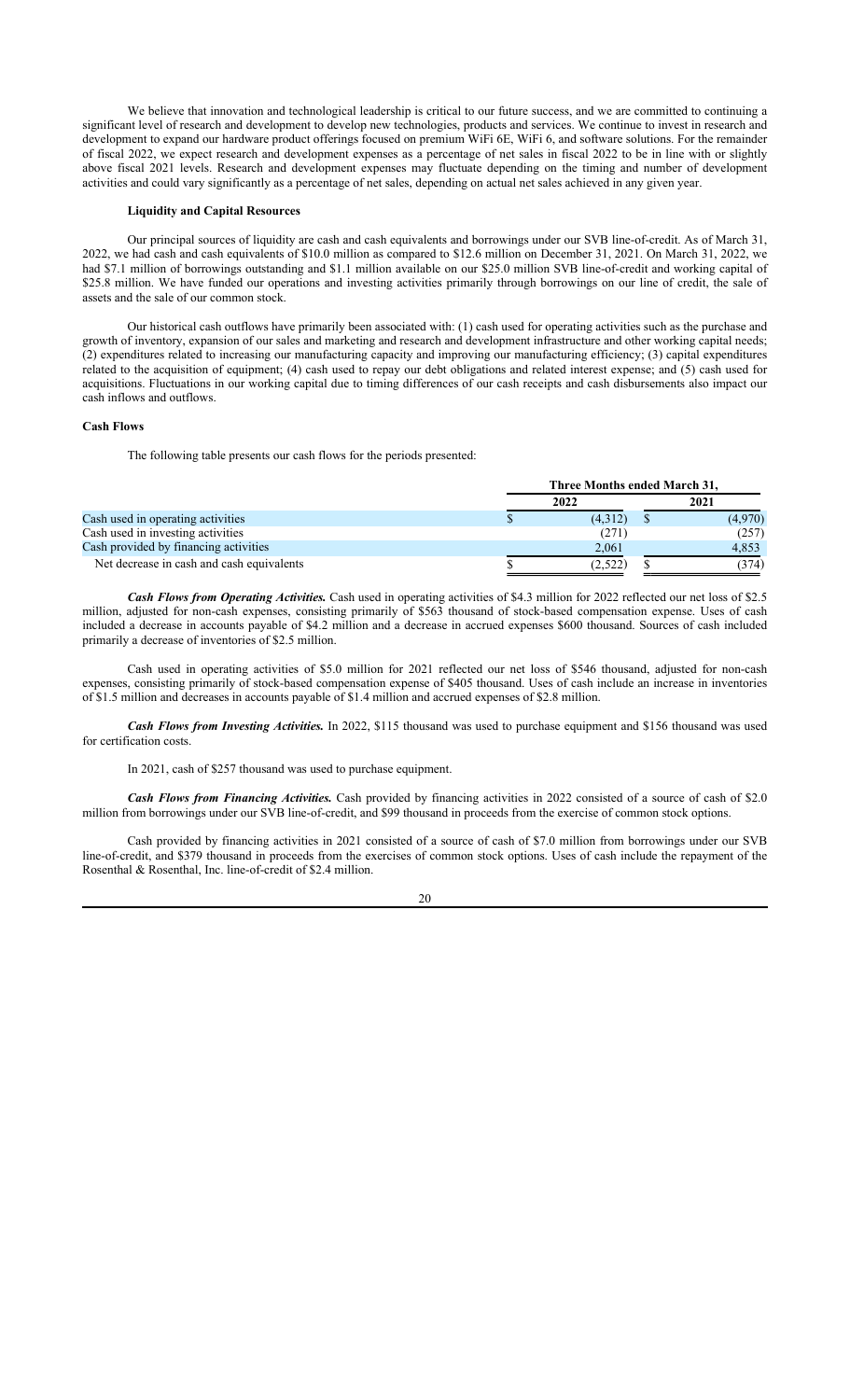### *Future Liquidity Needs*

Our primary short-term needs for capital, which are subject to change, include expenditures related to:

- the acquisition of equipment and other fixed assets for use in our current and future manufacturing and research and development facilities;
- upgrades to our information technology infrastructure to enhance our capabilities and improve overall productivity;
- support of our commercialization efforts related to our current and future products, including expansion of our direct sales force and field support resources;
- the continued advancement of research and development activities.

Our capital expenditures are largely discretionary and within our control. We expect that our product sales and the resulting operating loss as well as the status of each of our product development programs, will significantly impact our cash management decisions.

At March 31, 2022, we believe our current cash and cash equivalents, other working capital and borrowings under our SVB line-of-credit will be sufficient to fund working capital requirements, capital expenditures and operations during the next twelve months. We intend to retain any future earnings to support operations and to finance the growth and development of our business, and we do not anticipate paying any dividends in the foreseeable future.

Our future liquidity and capital requirements will be influenced by numerous factors, including the extent and duration of any future operating losses, the level and timing of future sales and expenditures, the results and scope of ongoing research and product development programs, working capital required to support our sales growth, funds required to service our debt, the receipt of and time required to obtain regulatory clearances and approvals, our sales and marketing programs, our need for infrastructure to support our sales growth, the continuing acceptance of our products in the marketplace, competing technologies and changes in the market and regulatory environment and cash that may be required to settle our foreign currency hedges.

Our ability to fund our longer-term cash needs is subject to various risks, many of which are beyond our control—See "Risk Factors—We may require significant additional capital to pursue our growth strategy, and our failure to raise capital when needed could prevent us from executing our growth strategy." Should we require additional funding, such as additional capital investments, we may need to raise the required additional funds through bank borrowings or public or private sales of debt or equity securities. We cannot assure that such funding will be available in needed quantities or on terms favorable to us, if at all.

At March 31, 2022, we have Federal and state net operating loss carry forwards of approximately \$56.6 million and \$23.3 million, respectively, available to reduce future taxable income. A valuation allowance has been established for the full amount of deferred income tax assets as management has concluded that it is more-likely than-not that the benefits from such assets will

## **Commitments and Contractual Obligations**

During the three months ended March 31, 2022, except as otherwise disclosed in this Form 10-Q, there were no material changes to our capital commitments and contractual obligations from those disclosed in our Form 10-K for the year ended December 31, 2021.

### **Off-Balance Sheet Arrangements**

We did not have any material off-balance sheet arrangements as of March 31, 2022. See Note 6 to the accompanying consolidated financial statements for additional disclosure.

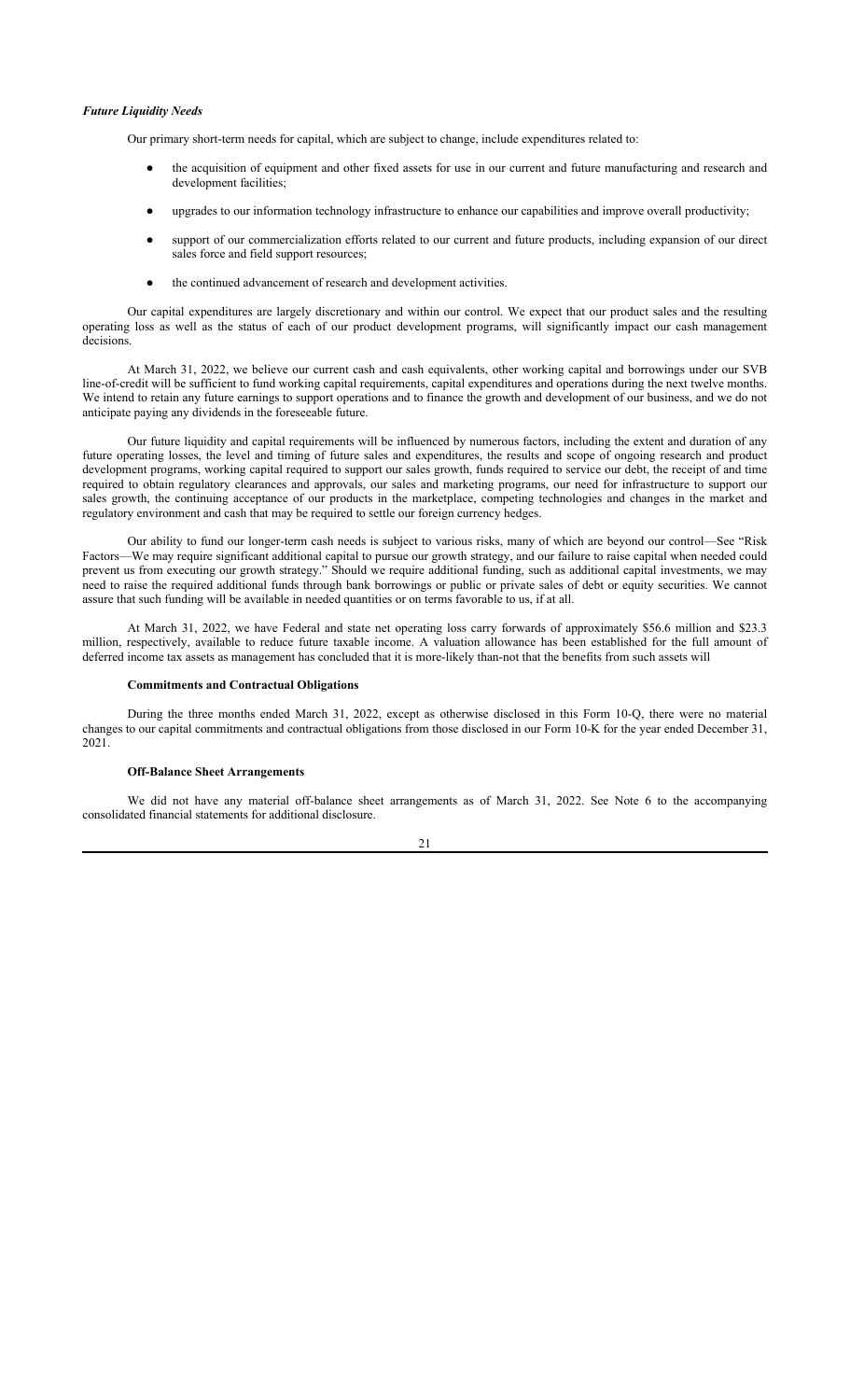## **ITEM 3. QUANTITATIVE AND QUALITATIVE DISCLOSURES ABOUT MARKET RISK**

We are a smaller reporting company as defined by Rule 12b-2 of the Exchange Act and are not required to provide the information under this Item.

## **ITEM 4. CONTROLS AND PROCEDURES**

We maintain disclosure controls and procedures that are designed to ensure that information required to be disclosed in our reports pursuant to the Exchange Act is recorded, processed, summarized and reported within the time periods specified in the rules and forms of the Securities and Exchange Commission, and that such information is accumulated and communicated to our management, including our Chief Executive Officer and our Chief Financial Officer, as appropriate, to allow timely decisions regarding required disclosure. In designing and evaluating the disclosure controls and procedures, management recognizes that any controls and procedures, no matter how well designed and operated, can provide only reasonable assurance of achieving the desired control objectives, as ours are designed to do, and management necessarily was required to apply its judgment in evaluating the cost-benefit relationship of possible controls and procedures.

In connection with the preparation of this Quarterly Report on the Form 10-Q, we carried out an evaluation, under the supervision and with the participation of our management including our Chief Executive Officer and Chief Financial Officer, of the effectiveness of the design and operation of our disclosure controls and procedures, as defined in Rules 13a-15(e) and 15d-15(e) under the Exchange Act as of March 31, 2022. Based upon that evaluation and other than as disclosed herein, our Chief Executive Officer and Chief Financial Officer concluded that our disclosure controls and procedures were effective as of the end of the period covered by this report.

During our preparation of our Annual Report on Form 10-K for the year ended December 31, 2021, we identified a material weakness with financial reporting to account for inventory transactions. This material weakness could result in the Company incorrectly reporting its inventory. To remediate the material weakness, the Company is instituting reporting enhancements within its accounting system, standardized and timely account reconciliations, and independent and regular reviews by the finance department to ensure the Company inventory records are complete and accurate. The material weakness will not be considered remediated until the applicable controls operate for a sufficient period of time and management has concluded, through testing, that these controls are operating effectively. We expect that the remediation of this material weakness will be completed before the end of 2022.

Other than as disclosed herein, there were no changes in our internal control over financial reporting during the three months ended March 31, 2022 that have affected, or are reasonably likely to affect, our internal control over financial reporting.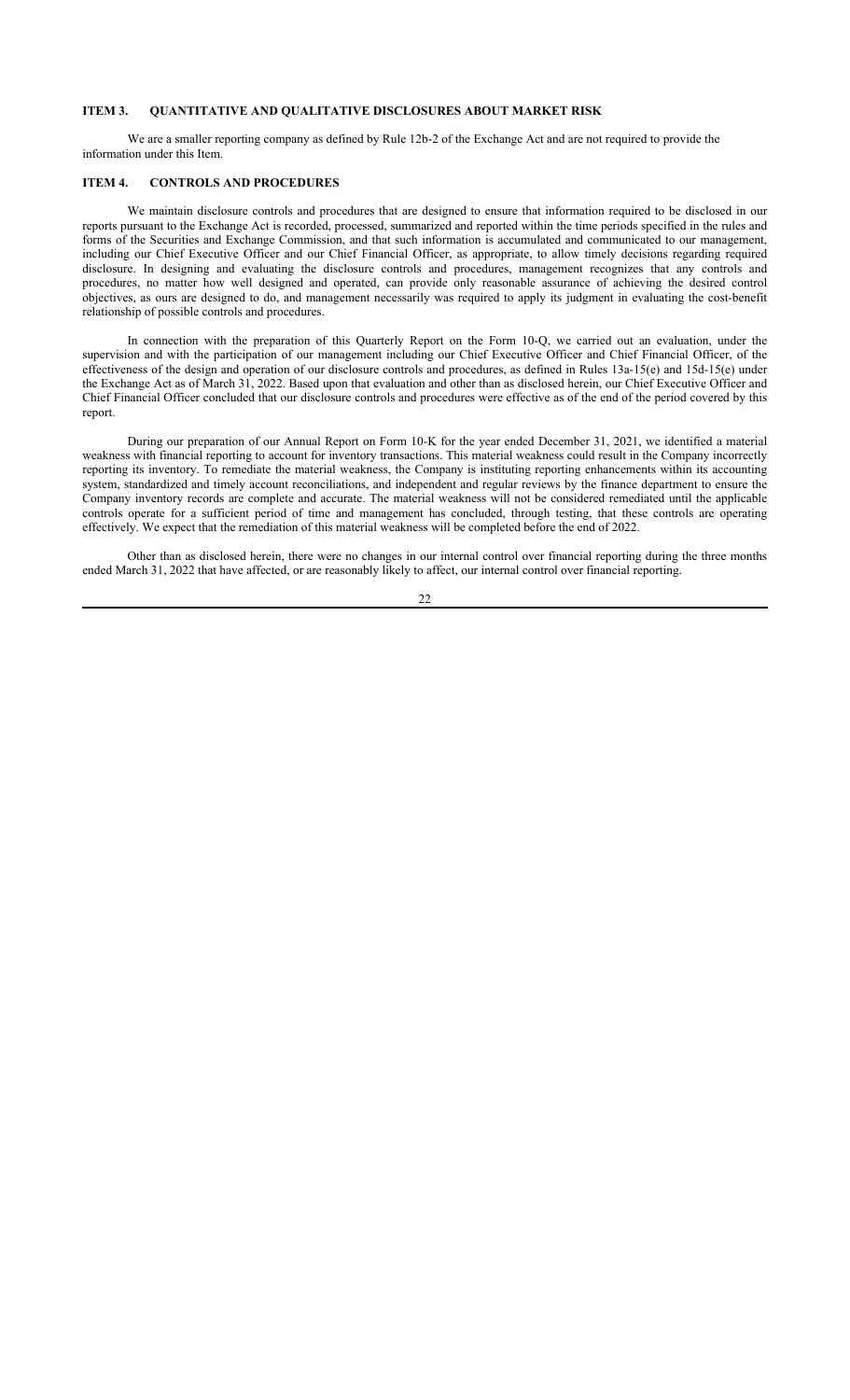## **PART II - OTHER INFORMATION**

## **ITEM 1. LEGAL PROCEEDINGS**

None.

## **ITEM 1A. RISK FACTORS**

There have been no material changes to the risk factors set forth in our 2021 Annual Report on Form 10-K for the year ended December 31, 2021, filed with the SEC on March 31, 2022, which includes a detailed discussion of our risk factors in Part I, "Item 1A. Risk Factors", which discussion is hereby incorporated by reference into this Part II, Item 1A. Our Risk Factors could materially affect our business, financial position, or future results of operations. The risks described in our Annual Report on Form 10-K for the fiscal year ended December 31, 2021, are not the only risks we face. Additional risks and uncertainties not currently known to us or that we currently deem to be immaterial also may materially adversely affect our business, financial position, or future results of operations.

## **ITEM 2. UNREGISTERED SALES OF EQUITY SECURITIES AND USE OF PROCEEDS**

None.

## **ITEM 3. DEFAULTS UPON SENIOR SECURITIES**

None.

## **ITEM 4. MINE SAFETY DISCLOSURES**

Not applicable.

## **ITEM 5. OTHER INFORMATION**

None.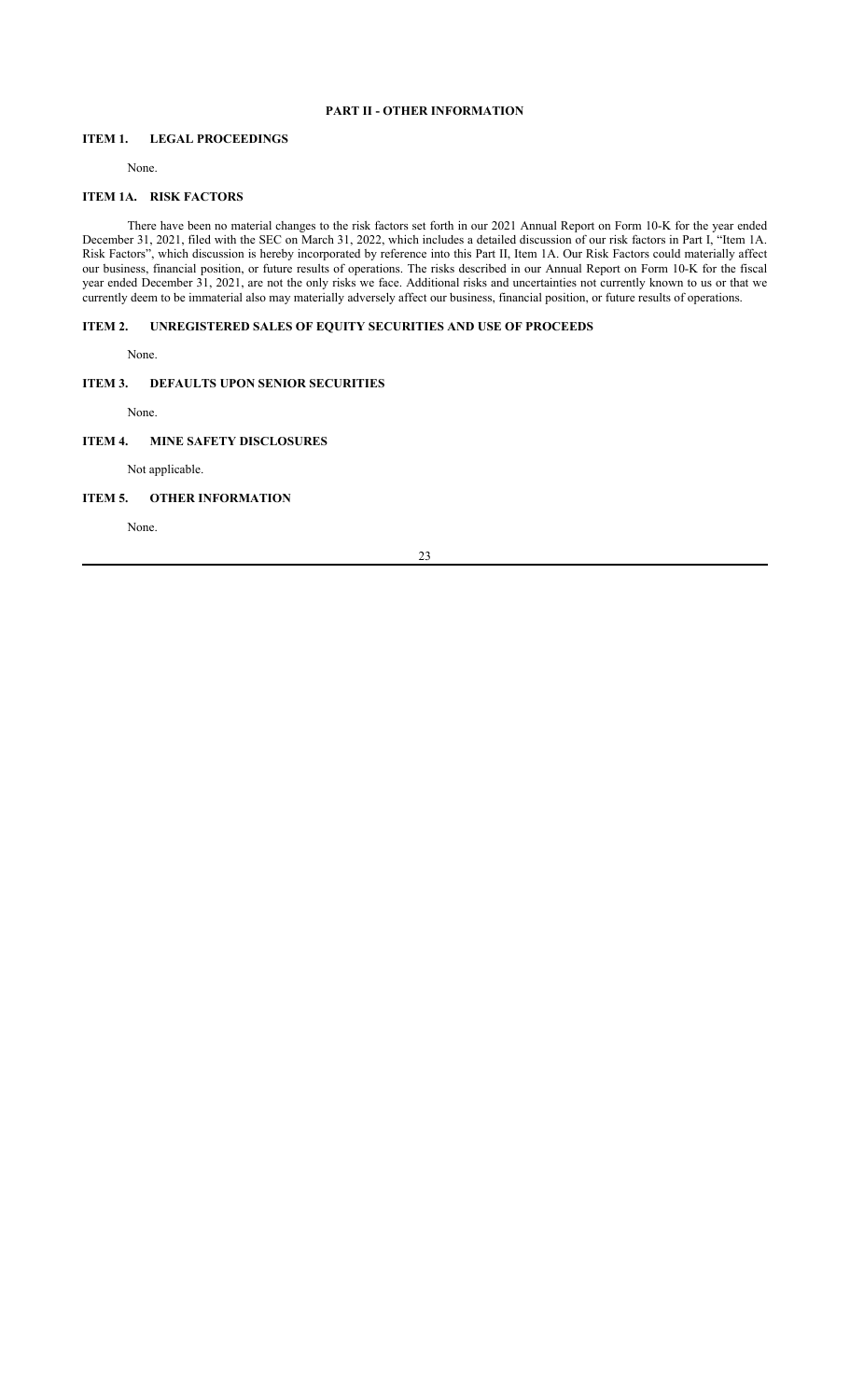## **ITEM 6. EXHIBITS**

|             | <b>Exhibit No. Exhibit Description</b>                                                                          |
|-------------|-----------------------------------------------------------------------------------------------------------------|
|             |                                                                                                                 |
| 3.1         | Amended and Restated By-Laws of Minim, Inc., adopted and effective April 13, 2022 (incorporated by reference to |
|             | Exhibit 3.1 to Minim, Inc. Current Report on Form 8-K filed by the Company on April 15, 2022).                  |
| 31.1        | CEO Certification pursuant to Section 302 of the Sarbanes-Oxley Act of 2002.                                    |
| 31.2        | CFO Certification pursuant to Section 302 of the Sarbanes-Oxley Act of 2002.                                    |
| 32.1        | CEO Certification pursuant to Section 906 of the Sarbanes-Oxley Act of 2002. <sup>†</sup>                       |
| 32.2        | CFO Certification pursuant to Section 906 of the Sarbanes-Oxley Act of 2002. <sup>†</sup>                       |
| $101$ . INS | <b>XBRL</b> Instance Document                                                                                   |
| 101.SCH     | <b>XBRL Taxonomy Extension Schema Document</b>                                                                  |
| 101.CAL     | <b>XBRL Taxonomy Calculation Linkbase Document</b>                                                              |
| 101.DEF     | <b>XBRL Taxonomy Extension Definition Linkbase Document</b>                                                     |
| 101.LAB     | XBRL Taxonomy Label Linkbase Document                                                                           |
| 101.PRE     | <b>XBRL Taxonomy Presentation Linkbase Document</b>                                                             |
| 104         | Cover Page Interactive Data File (formatted as Inline XBRL and contained in Exhibit 101).                       |

\* In accordance with Rule 12b-32 under the Securities Exchange Act of 1934, as amended, reference is made to the documents previously filed with the Securities and Exchange Commission, which documents are hereby incorporated by reference.

\*\* Compensation Plan or Arrangement.

**†** In accordance with Item 601(b)(32)(ii) of Regulation S-K, the certifications furnished in Exhibit 32.1 and Exhibit 32.2 hereto are deemed to accompany this Form 10-Q and will not be deemed "filed" for purposes of Section 18 of the Exchange Act. Such certifications will not be deemed to be incorporated by reference into any filings under the Securities Act or the Exchange Act, except to the extent that the registrant specifically incorporates it by reference.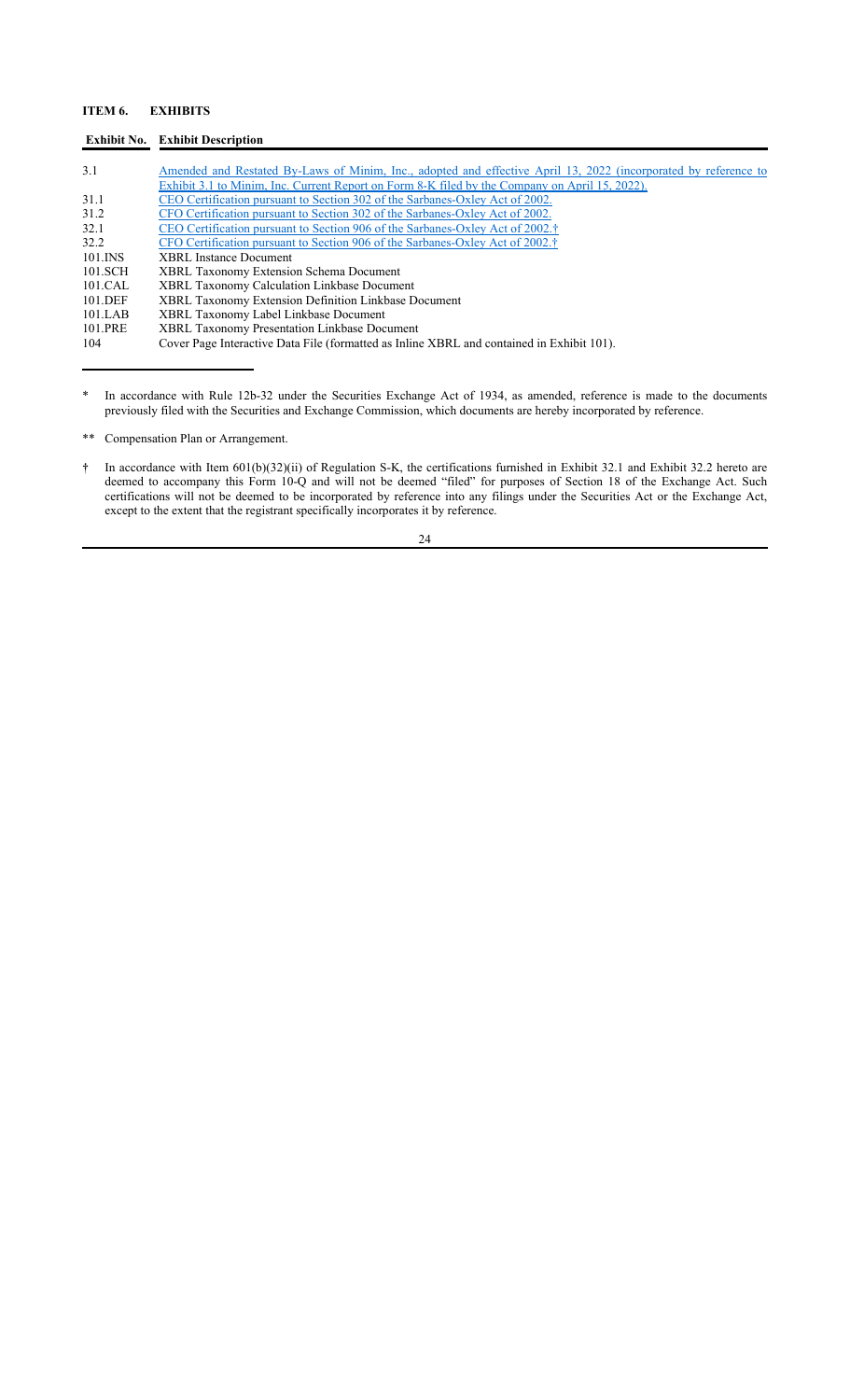## **SIGNATURES**

Pursuant to the requirements of Section 13 or 15(d) of the Securities Exchange Act of 1934, the registrant has duly caused this report to be signed on its behalf by the undersigned, thereunto duly authorized.

## **MINIM, INC.** (Registrant)

Mehul Patel Chief Financial Officer (on behalf of Registrant and as Principal Financial Officer)

25

Date: May 12, 2022 By: */s/ MEHUL PATEL*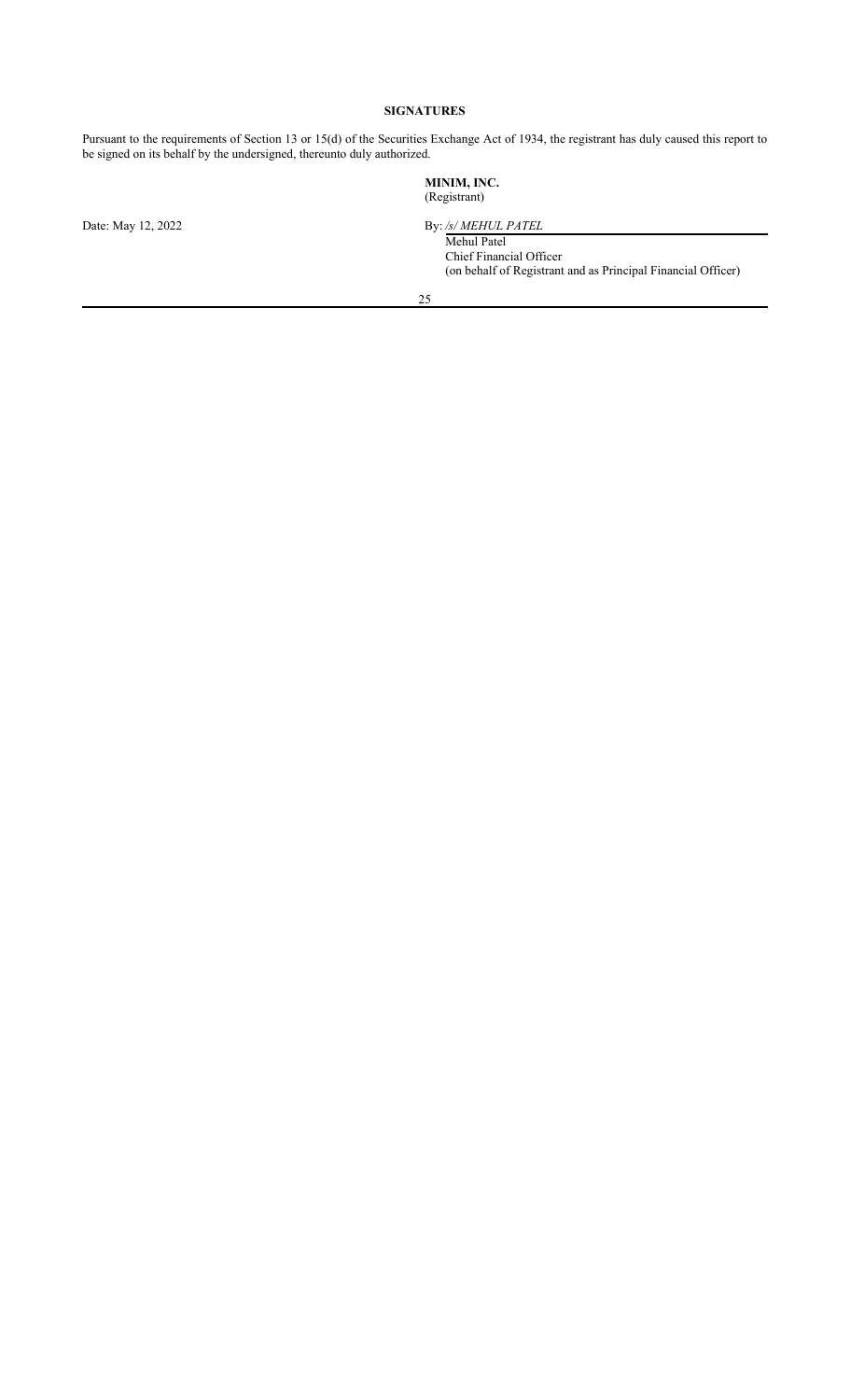## **EXHIBIT 31.1**

#### **CERTIFICATIONS**

I, Graham Chynoweth, Chief Executive Officer of Minim, Inc., certify that:

- 1. I have reviewed this quarterly report on Form 10-Q of Minim, Inc.;
- 2. Based on my knowledge, this report does not contain any untrue statement of a material fact or omit to state a material fact necessary to make the statements made, in light of the circumstances under which such statements were made, not misleading with respect to the period covered by this report;
- 3. Based on my knowledge, the financial statements, and other financial information included in this report, fairly present in all material respects the financial condition, results of operations and cash flows of the registrant as of, and for, the periods presented in this report;
- 4. The registrant's other certifying officer and I are responsible for establishing and maintaining disclosure controls and procedures (as defined in Exchange Act Rules 13a-15(e) and 15d-15(e)) and internal control over financial reporting (as defined in Exchange Act Rules 13a-15(f) and 15d-15(f)) for the registrant and we have:
	- a. Designed such disclosure controls and procedures, or caused such disclosure controls and procedures to be designed under our supervision, to ensure that material information relating to the registrant, including its consolidated subsidiaries, is made known to us by others within those entities, particularly during the period in which this report is being prepared;
	- b. Designed such internal control over financial reporting, or caused such internal control over financial reporting to be designed under our supervision, to provide reasonable assurance regarding the reliability of financial reporting and the preparation of financial statements for external purposes in accordance with generally accepted accounting principles;
	- c. Evaluated the effectiveness of the registrant's disclosure controls and procedures and presented in this report our conclusions about the effectiveness of the disclosure controls and procedures, as of the end of the period covered by this report based on such evaluation; and
	- d. Disclosed in this report any change in the registrant's internal control over financial reporting that occurred during the registrant's most recent fiscal quarter (the registrant's fourth quarter in the case of an annual report) that has materially affected, or is reasonably likely to materially affect, the registrant's internal control over financial reporting; and
- 5. The registrant's other certifying officer and I have disclosed, based on our most recent evaluation of internal control over financial reporting, to the registrant's auditors and the audit committee of the registrant's board of directors (or persons performing the equivalent functions):
	- All significant deficiencies and material weaknesses in the design or operation of internal control over financial reporting which are reasonably likely to adversely affect the registrant's ability to record, process, summarize and report financial information; and
	- b. Any fraud, whether or not material, that involves management or other employees who have a significant role in the registrant's internal control over financial reporting.

Date: May 12, 2022 By:/s/ GRAHAM CHYNOWETH

Graham Chynoweth Chief Executive Officer (Principal Executive Officer)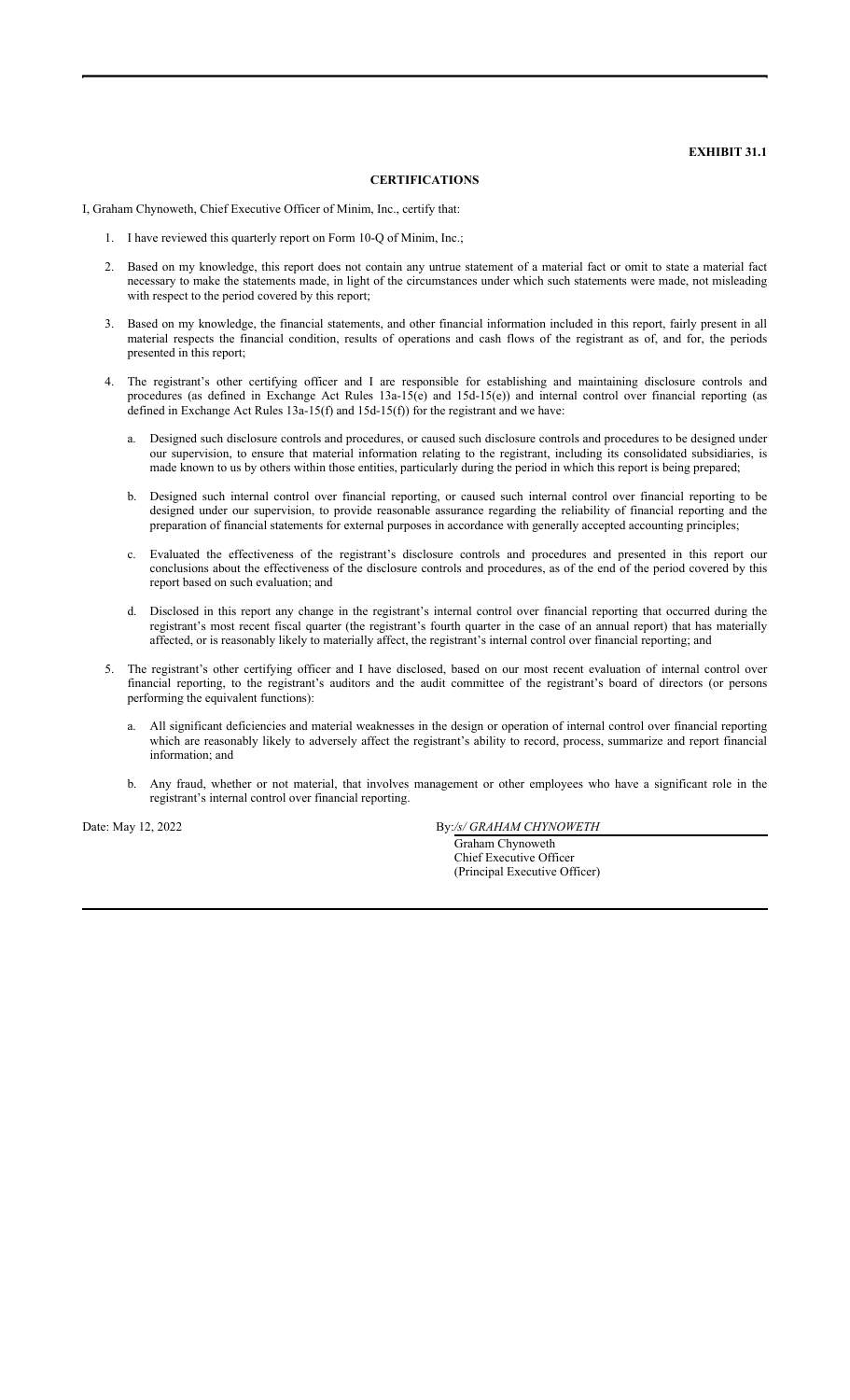## **EXHIBIT 31.2**

### **CERTIFICATIONS**

I, Mehul Patel, Chief Financial Officer of Minim, Inc., certify that:

- 1. I have reviewed this quarterly report on Form 10-Q of Minim, Inc.;
- 2. Based on my knowledge, this report does not contain any untrue statement of a material fact or omit to state a material fact necessary to make the statements made, in light of the circumstances under which such statements were made, not misleading with respect to the period covered by this report;
- 3. Based on my knowledge, the financial statements, and other financial information included in this report, fairly present in all material respects the financial condition, results of operations and cash flows of the registrant as of, and for, the periods presented in this report;
- 4. The registrant's other certifying officer and I are responsible for establishing and maintaining disclosure controls and procedures (as defined in Exchange Act Rules 13a-15(e) and 15d-15(e)) and internal control over financial reporting (as defined in Exchange Act Rules 13a-15(f) and 15d-15(f)) for the registrant and we have:
	- a. Designed such disclosure controls and procedures, or caused such disclosure controls and procedures to be designed under our supervision, to ensure that material information relating to the registrant, including its consolidated subsidiaries, is made known to us by others within those entities, particularly during the period in which this report is being prepared;
	- b. Designed such internal control over financial reporting, or caused such internal control over financial reporting to be designed under our supervision, to provide reasonable assurance regarding the reliability of financial reporting and the preparation of financial statements for external purposes in accordance with generally accepted accounting principles;
	- c. Evaluated the effectiveness of the registrant's disclosure controls and procedures and presented in this report our conclusions about the effectiveness of the disclosure controls and procedures, as of the end of the period covered by this report based on such evaluation; and
	- d. Disclosed in this report any change in the registrant's internal control over financial reporting that occurred during the registrant's most recent fiscal quarter (the registrant's fourth quarter in the case of an annual report) that has materially affected, or is reasonably likely to materially affect, the registrant's internal control over financial reporting; and
- 2. The registrant's other certifying officer and I have disclosed, based on our most recent evaluation of internal control over financial reporting, to the registrant's auditors and the audit committee of the registrant's board of directors (or persons performing the equivalent functions):
	- All significant deficiencies and material weaknesses in the design or operation of internal control over financial reporting which are reasonably likely to adversely affect the registrant's ability to record, process, summarize and report financial information; and
	- b. Any fraud, whether or not material, that involves management or other employees who have a significant role in the registrant's internal control over financial reporting.

Date: May 12, 2022 By:/s/ MEHUL PATEL

Mehul Patel Chief Financial Officer (Principal Financial Officer)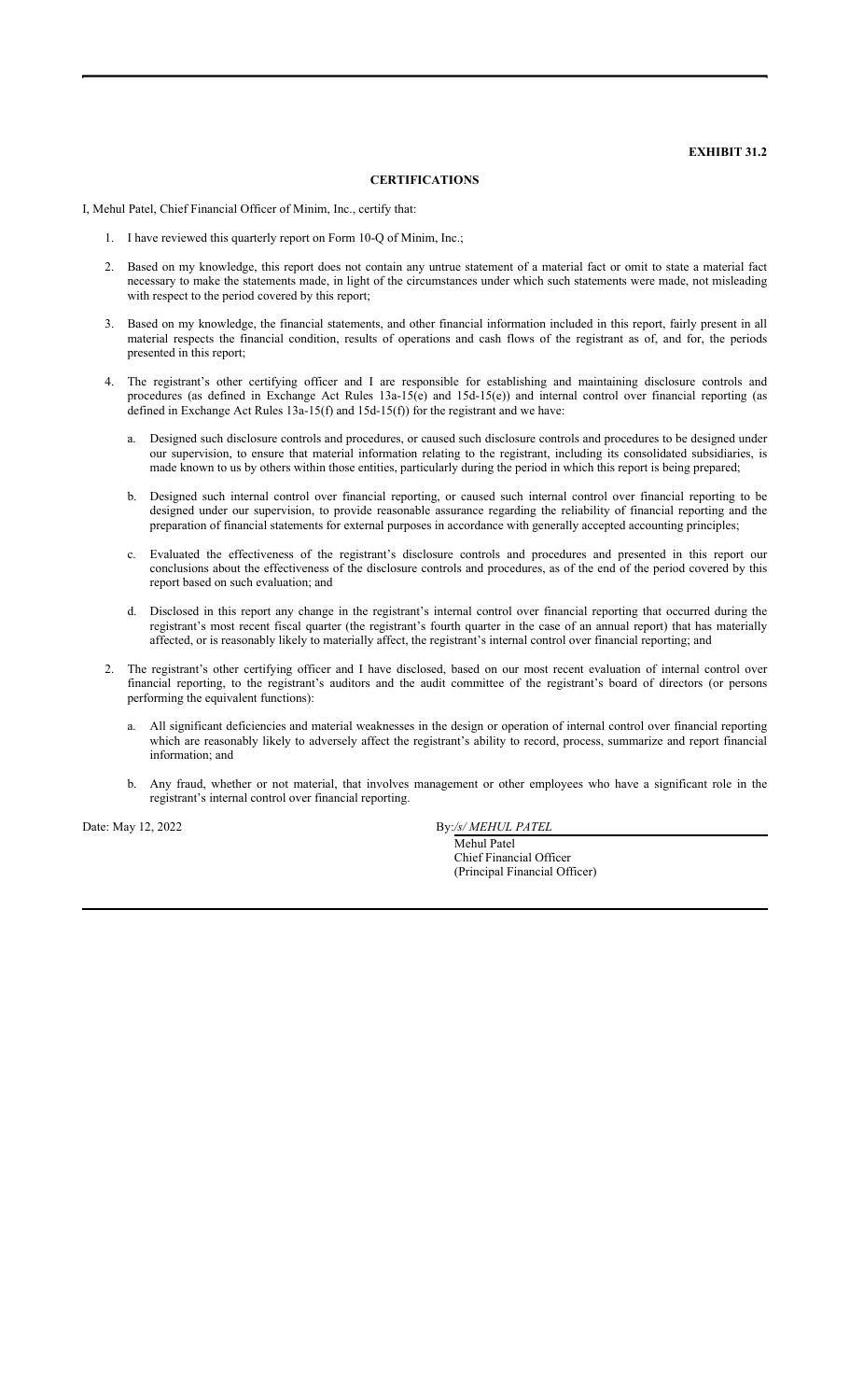## **EXHIBIT 32.1**

### **CERTIFICATION PURSUANT TO**

## **18 U.S.C. SECTION 1350, AS ADOPTED PURSUANT TO SECTION 906 OF THE SARBANES-OXLEY ACT OF 2002**

In connection with the Quarterly Report of Minim, Inc. (the "Company") on Form 10-Q for the quarter ended March 31, 2022 as filed with the Securities and Exchange Commission on the date hereof (the "Report"), I, Graham Chynoweth, Chief Executive Officer of the Company, certify, pursuant to 18 U.S.C. Section 1350, as adopted pursuant to Section 906 of the Sarbanes-Oxley Act of 2002, that:

- 1. the Report fully complies with the requirements of Section 13(a) of the Securities Exchange Act of 1934; and
- 2. the information contained in the Report fairly presents, in all material respects, the financial condition and results of operations of the Company.

Date: May 12, 2022 By: /s/ GRAHAM CHYNOWETH

Graham Chynoweth Chief Executive Officer (Principal Executive Officer)

This certification accompanies the Report pursuant to Section 906 of the Sarbanes-Oxley Act of 2002 and shall not, except to the extent required by the Sarbanes-Oxley Act of 2002, be deemed filed by the Company for purposes of Section 18 of the Securities Exchange Act of 1934, as amended.